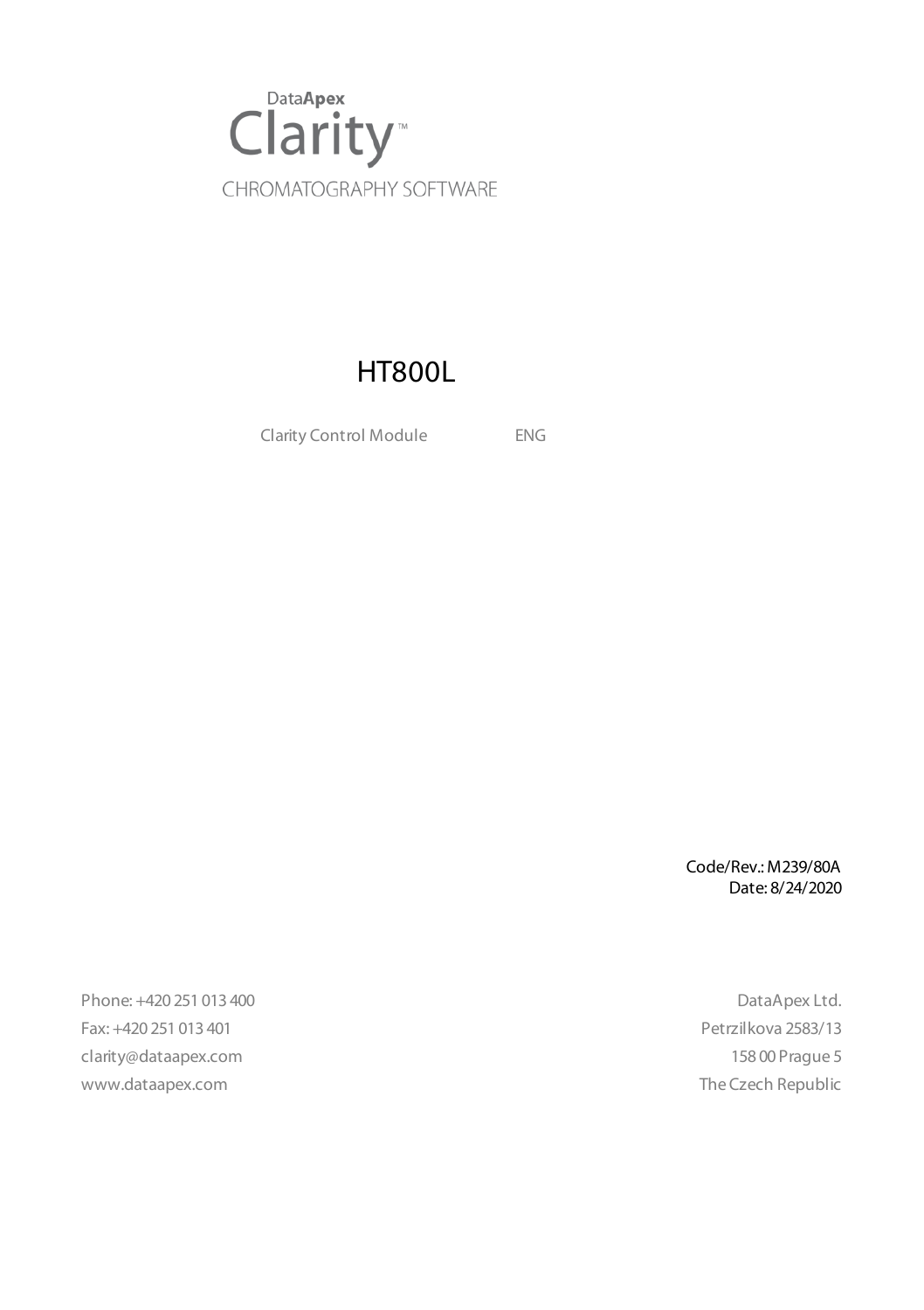Clarity®, DataApex® and  $\triangle$ <sup>®</sup> are trademarks of DataApex Ltd. Microsoft® and Windows TM are trademarks of Microsoft Corporation.

*DataApex reserves the right to make changes to manuals without prior notice. Updated manuals can be downloaded from www.dataapex.com.*

Author: MM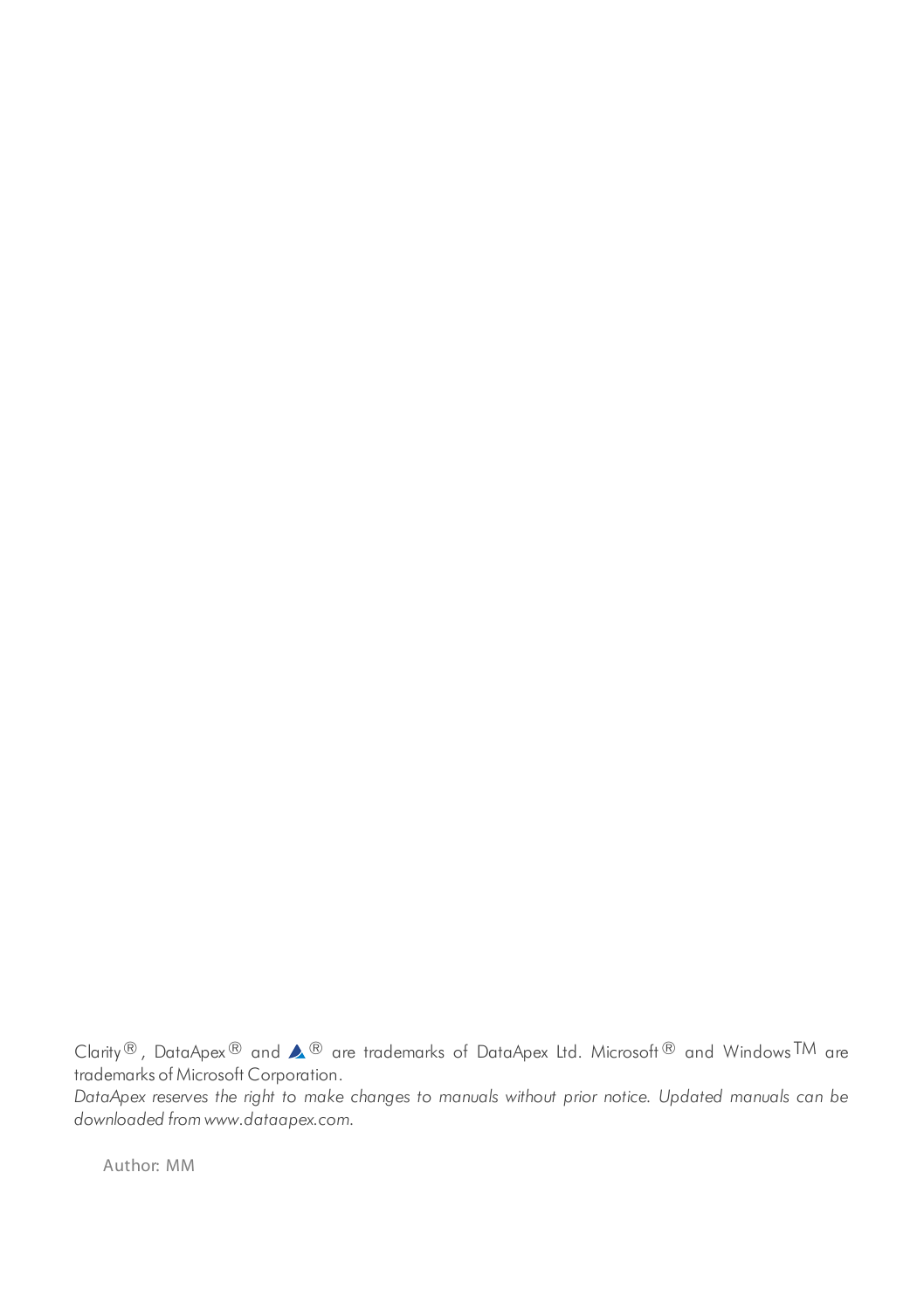# **Contents**

| 3.1.1 Connections of the autosampler and chromatographic system  3 |  |
|--------------------------------------------------------------------|--|
|                                                                    |  |
|                                                                    |  |
|                                                                    |  |
|                                                                    |  |
|                                                                    |  |
|                                                                    |  |
|                                                                    |  |
|                                                                    |  |
|                                                                    |  |
|                                                                    |  |
|                                                                    |  |
|                                                                    |  |
|                                                                    |  |
|                                                                    |  |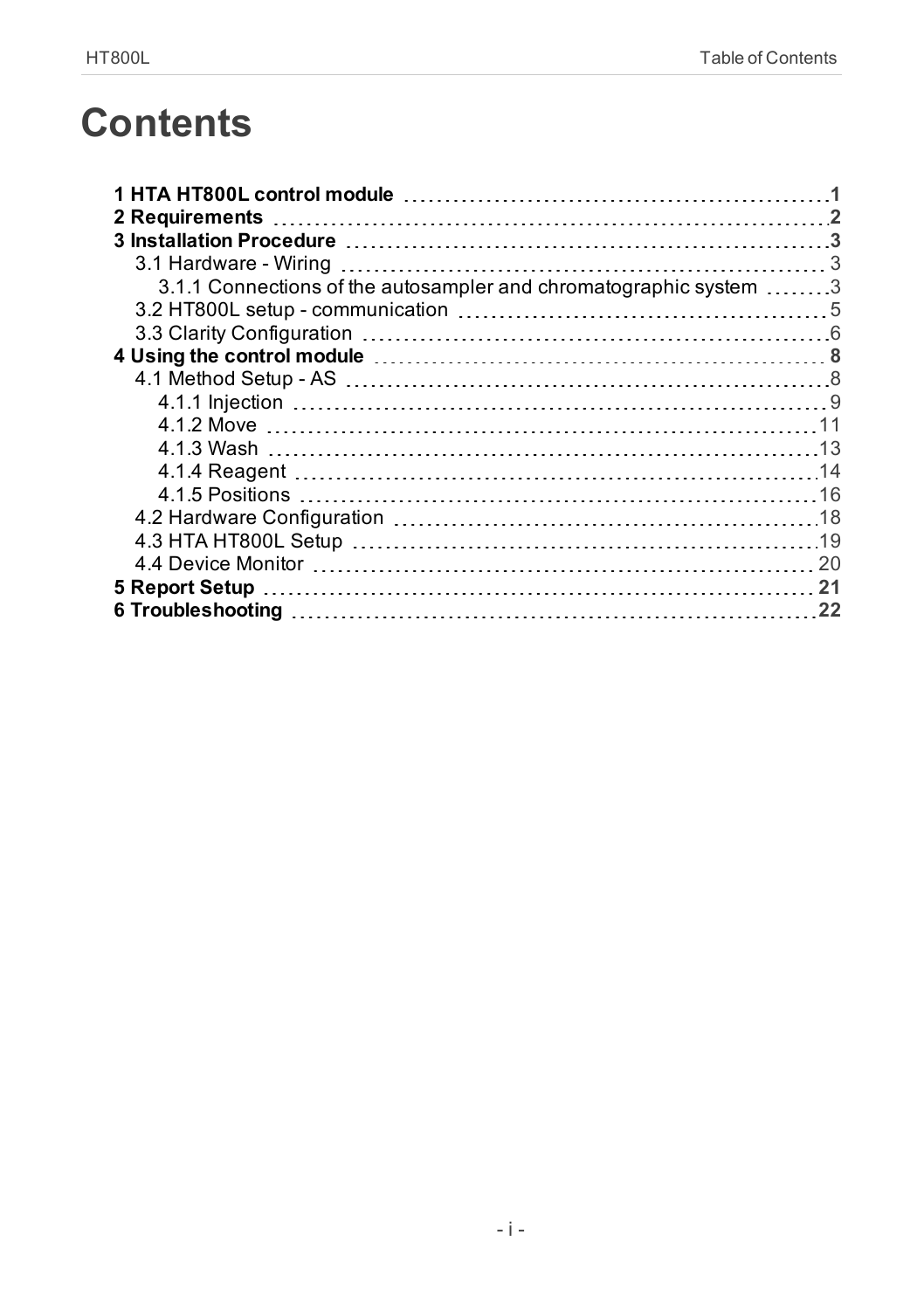To facilitate the orientation in the HT800L manual and Clarity chromatography station, different fonts are used throughout the manual. Meanings of these fonts are:

[Instrument](ms-its:Clarity.chm::/Help/020-instrument/020.000-instrument/020-instrument.htm) (blue text) marks the name of the window to which the text refers.

*Open File* (italics) describes the commands and names of fields in Clarity, parameters that can be entered into them or a window or dialog name (when you already are in the topic describing thewindow).

WORK1 (capitals) indicates the name of the file and/or directory.

*ACTIVE* (capital italics) marks the state of the station or its part.

The bold text is sometimes also used for important parts of the text and the name of the Clarity station. Moreover, some sections are written in format other than normal text. These sections are formatted asfollows:

*Note:* Notifies the reader of relevant information. *Caution:* Warns the user of possibly dangerous or very important information.

#### **▌ Marks the problem statement or trouble question.**

*Description:* Presents more detailed information on the problem, describes its causes, etc.

*Solution:* Marks the response to the question, presents a procedure how to remove it.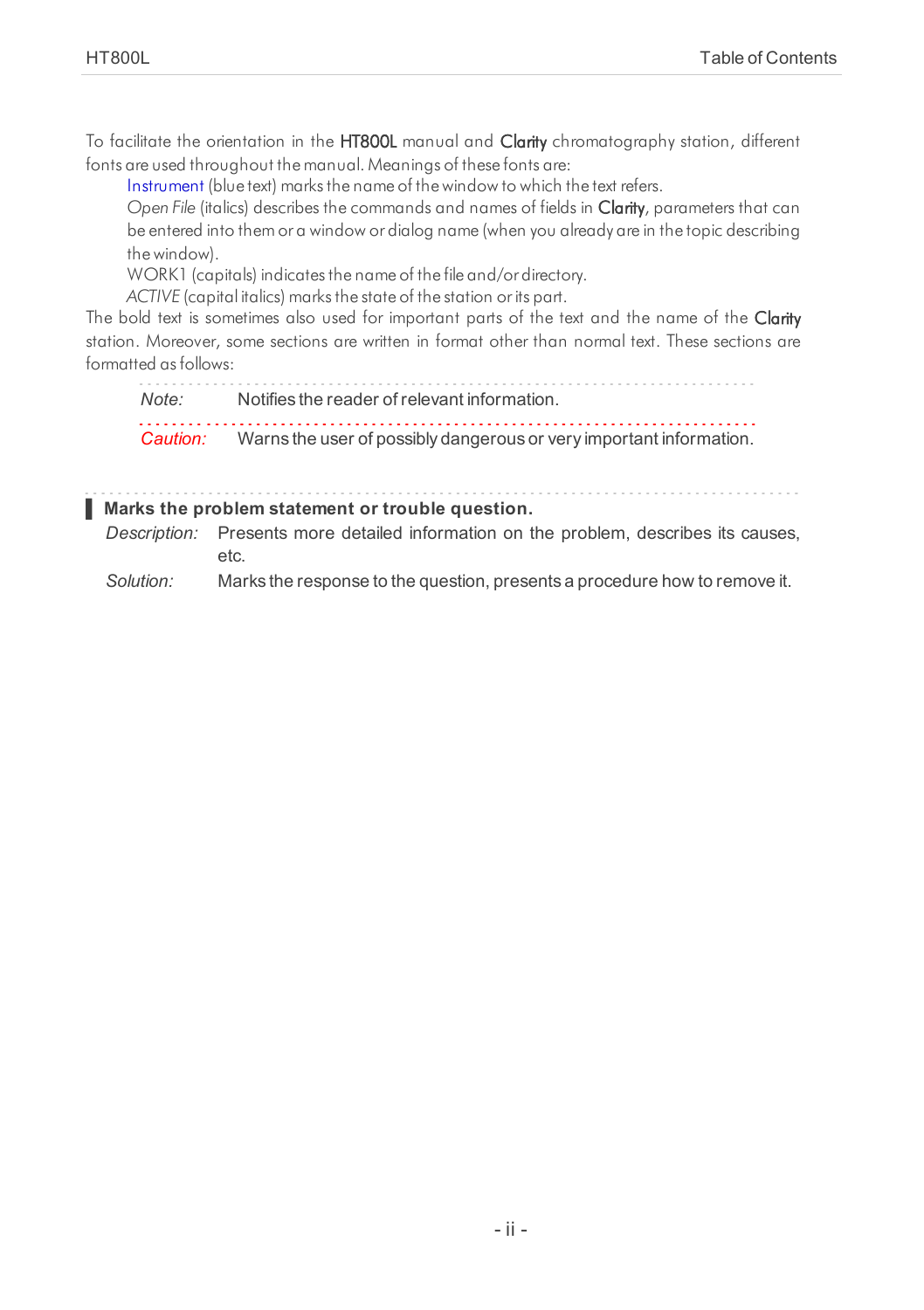# <span id="page-4-0"></span>**1 HTA HT800L control module**

This manual describes the setting of the **HTA HT800L** autosampler. The control module enables direct control of the instrument over serial line. Direct control means that the autosampler can be completely controlled from the **Clarity** environment. Instrument method controlling the sample preparation conditions will be saved in the measured chromatograms.



*Fig 1: HTA HT800L*

*Note:* It is recommended to check the user manual of the autosampler for its operating principles and restrictions.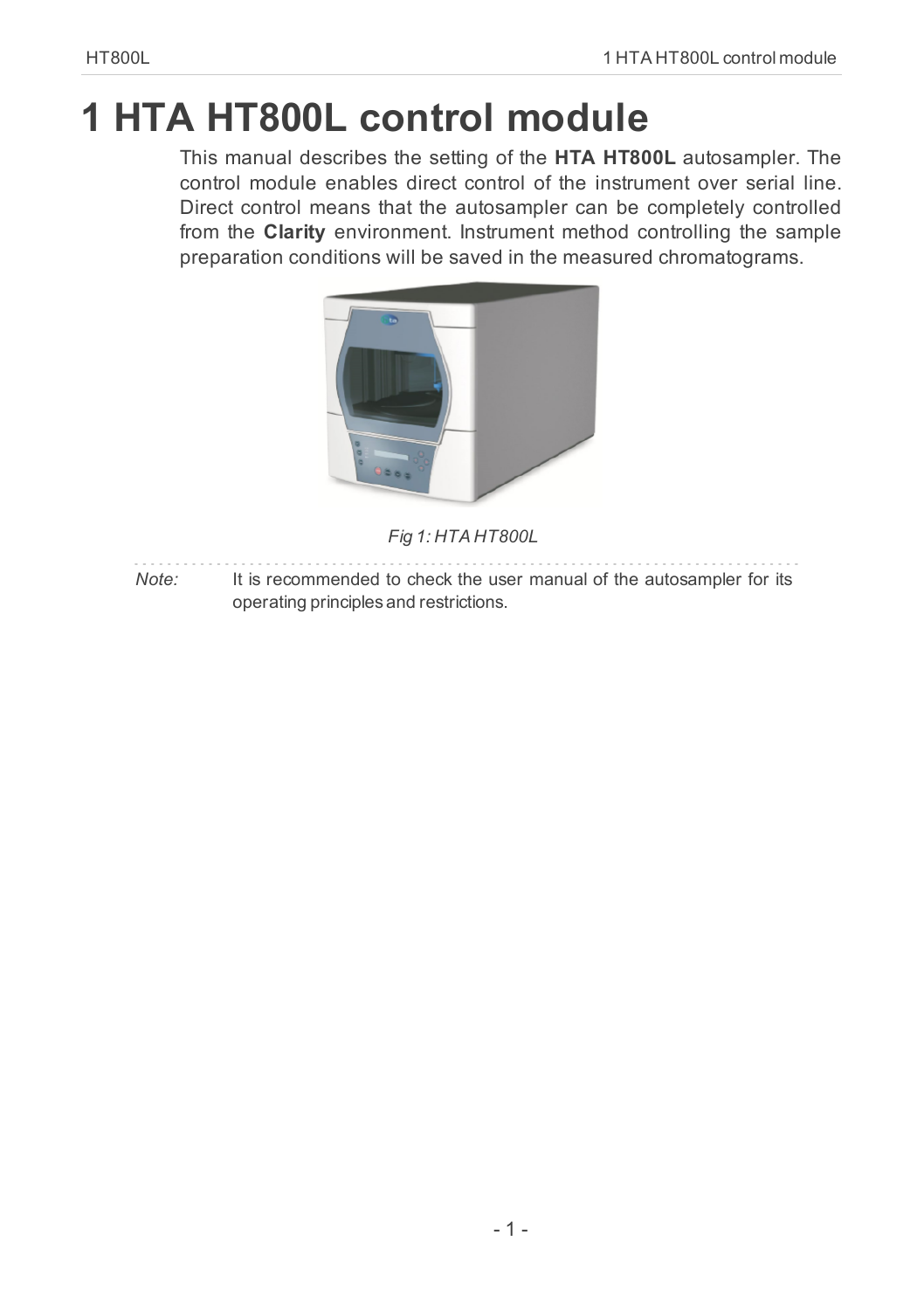# <span id="page-5-0"></span>**2 Requirements**

- **Clarity** Installation CD ROM with AS Control module (p/n A26).
- Serial straight cable DB9F-DB9M cable (p/n SK02).

*Note:* Cables are not part of **Clarity** Control Module. It is strongly recommended to order required cables together with the Control Module.

Free serial COM port in the PC.

| Note: | Modern computers usually have only 1 (if any) serial (COM) port installed.                      |  |  |  |  |
|-------|-------------------------------------------------------------------------------------------------|--|--|--|--|
|       | To use more devices requiring the port, the <b>MultiCOM</b> adapter (p/n<br>MC01) is available. |  |  |  |  |
|       |                                                                                                 |  |  |  |  |

*Caution:* Required autosampler firmware version: *1.07* or higher.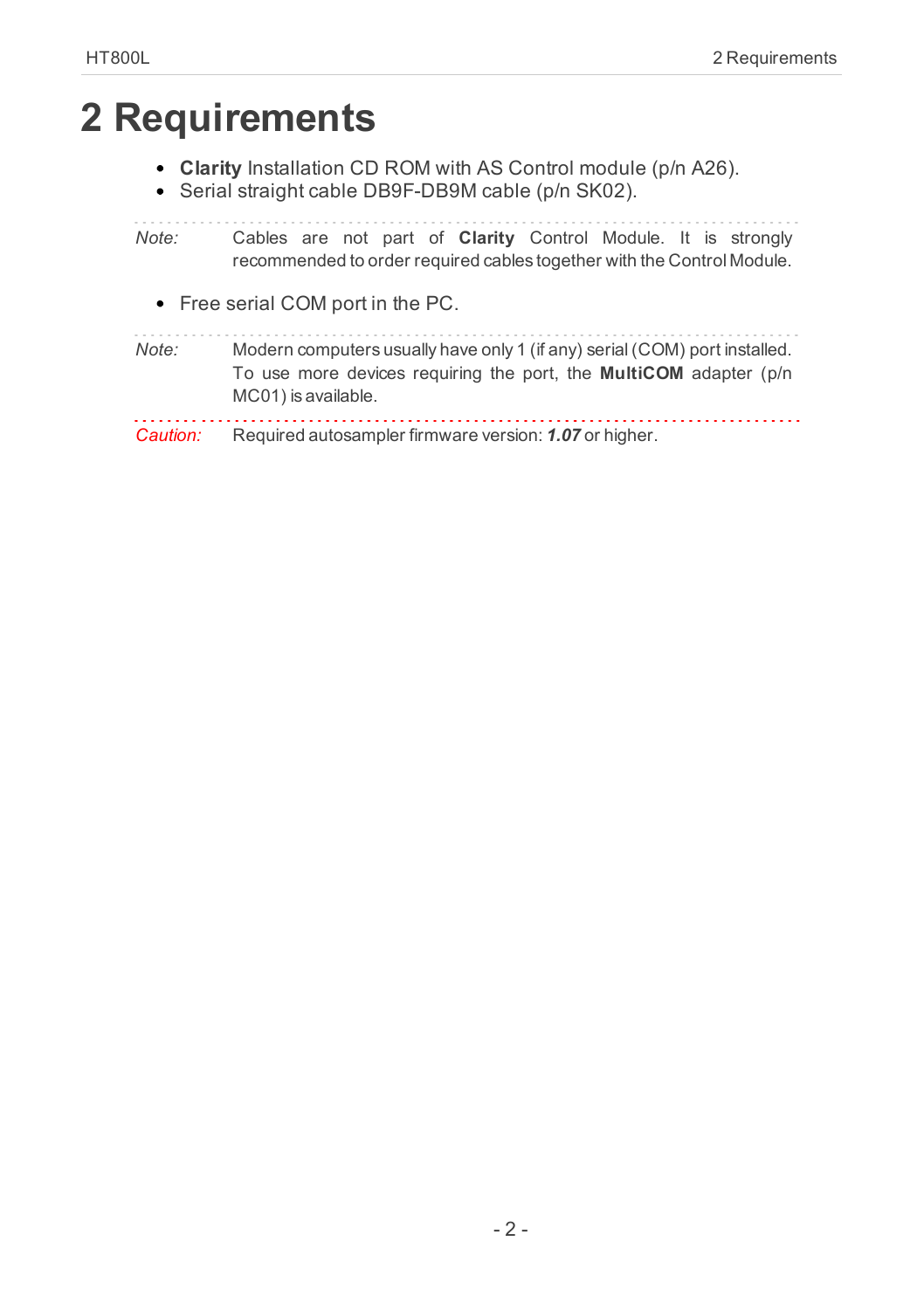# <span id="page-6-0"></span>**3 Installation Procedure**

# <span id="page-6-1"></span>**3.1 Hardware - Wiring**

Commands for the autosampler are communicated with **Clarity** through a serial communication cable. The cable (described in the [chapter](#page-5-0) **["Requirements"](#page-5-0)** on pg **2**.) is common standard and can be acquired either from **DataApex** company or from local computer stores.

# <span id="page-6-2"></span>**3.1.1 Connections of the autosampler and chromatographic system**

The connection of the whole chromatography set is dependent on many factors, such as control modules available for each particular part of the set. The common options for the **HT800L** autosampler will be either all modules controlled, or some of them not controlled. The typical wirings are shown on diagrams below:



*Fig 2: Wiring of the autosampler - all parts of the set controlled*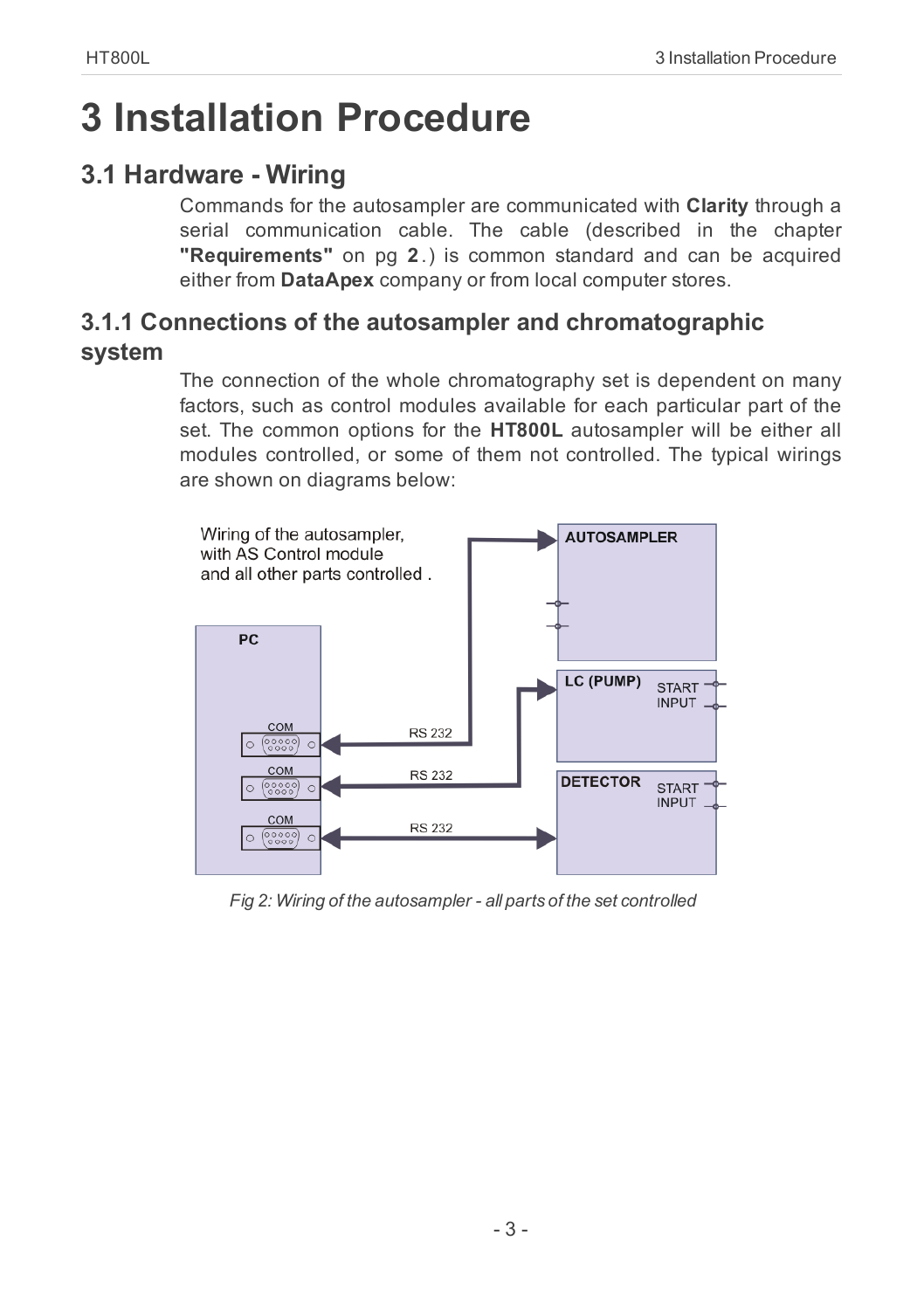

*Fig 3: Wiring of the autosampler - some parts of the set not controlled*

*Note:* Other typical connections of a set with Autosampler can be found in the **Getting Started** manual(chapter **Device Setup and Wiring**).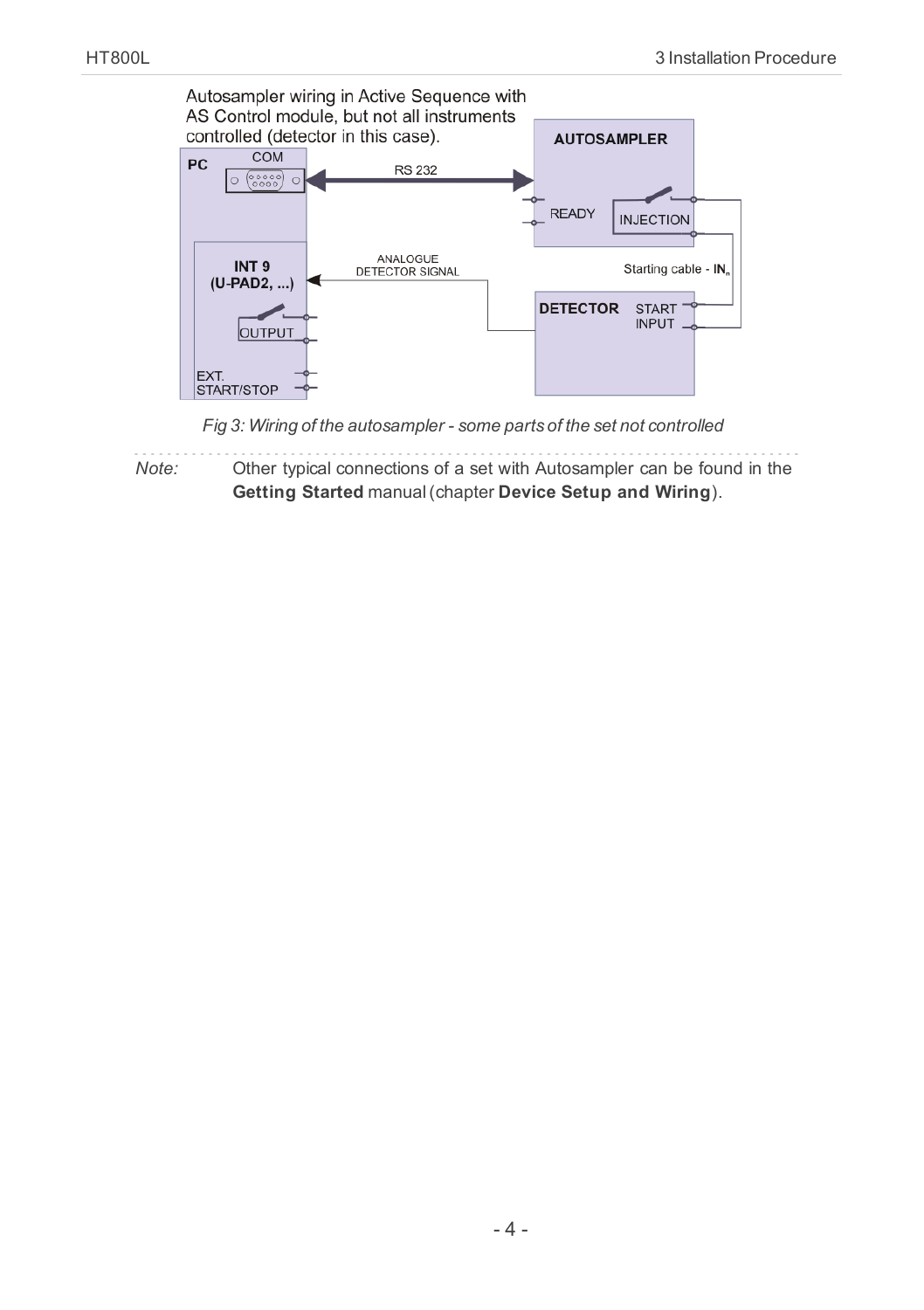# <span id="page-8-0"></span>**3.2 HT800L setup - communication**

The **HT800L** autosampler can be controlled from **Clarity** via serial (RS-232) interface. Some HT800L units also have a USB port, but Clarity doesn't support USB communication with this autosampler.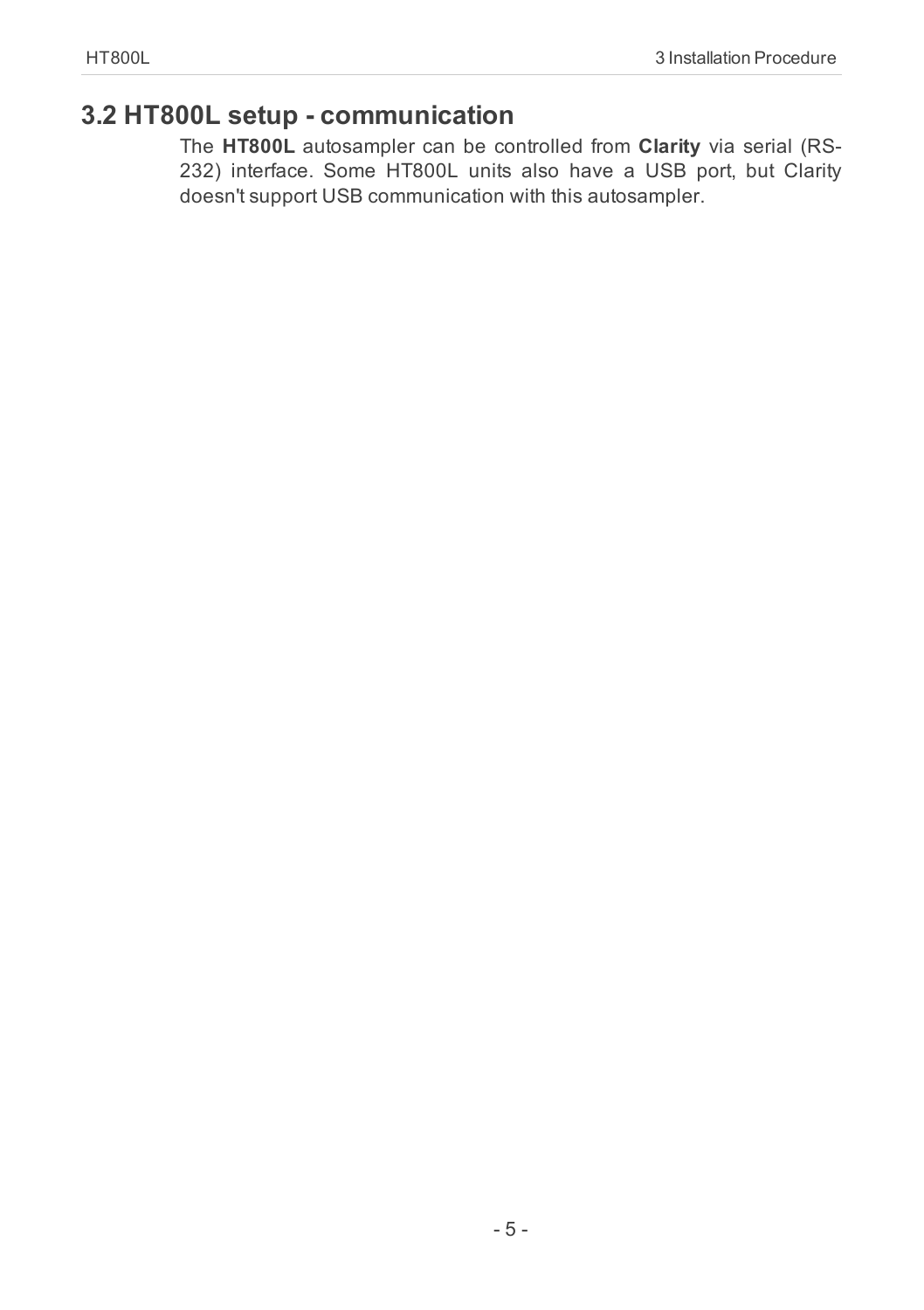# <span id="page-9-0"></span>**3.3 Clarity Configuration**



<span id="page-9-1"></span>*Fig 4: System Configuration*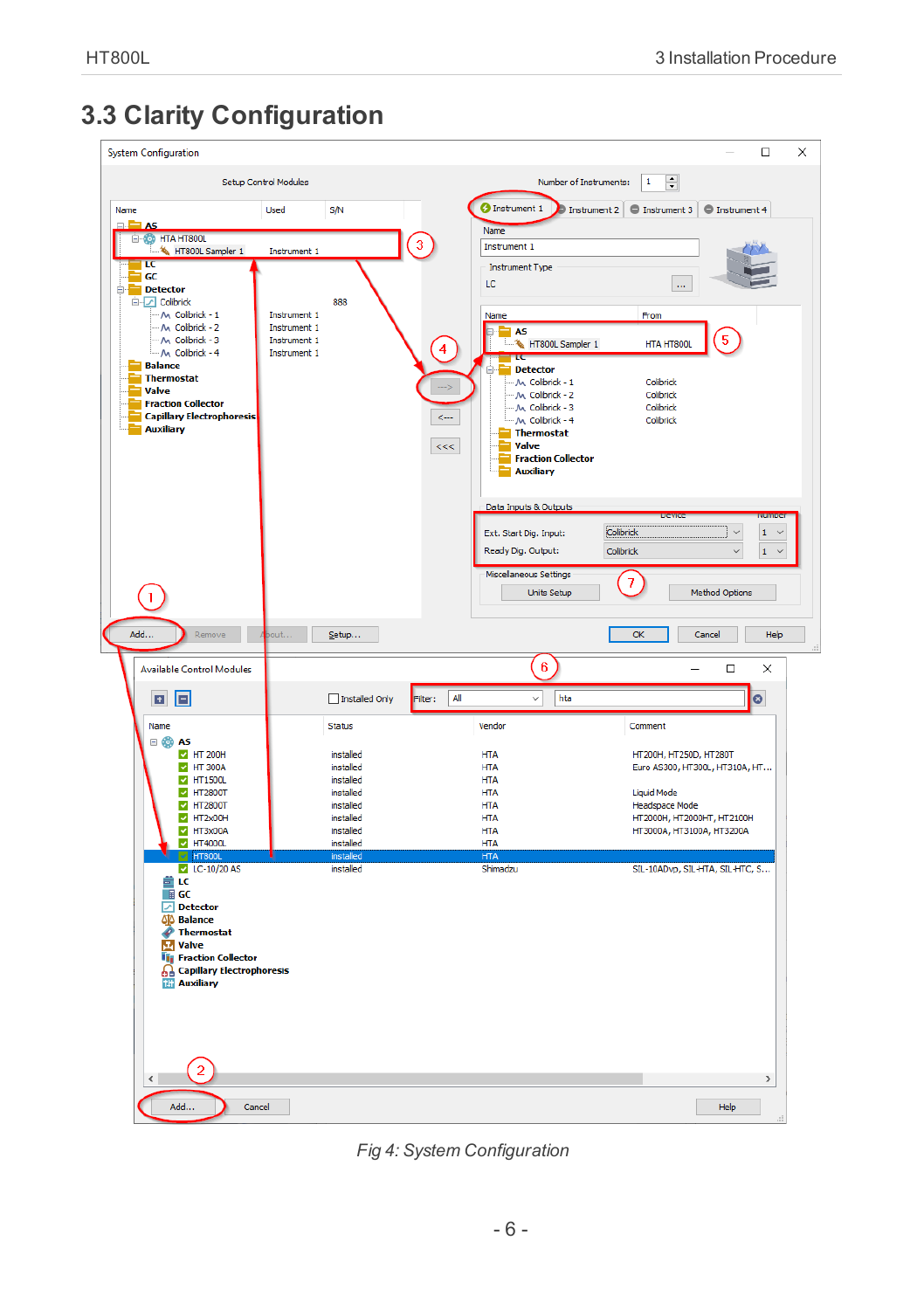

- Start the **Clarity** station by clicking the **interval** icon on the desktop.
- Invoke the System [Configuration](ms-its:Clarity.chm::/Help/010-clarity/010.010-system/010.010-configuration.htm) dialog accessible from the [Clarity](ms-its:Clarity.chm::/Help/010-clarity/010.000-clarity/010-clarity.htm) window using the *System - Configuration...* command.
- Press the *Add* button ① (see **[Fig](#page-9-1) 4** on pg **6**.) to invoke the [Available](ms-its:Clarity.chm::/Help/010-clarity/010.010-system/010.010-available-control-modules.htm) Control [Modules](ms-its:Clarity.chm::/Help/010-clarity/010.010-system/010.010-available-control-modules.htm) dialog.
- $\bullet$  You can specify the searching filter  $\circled6$  to simplify the finding of the driver.
- Select the **HT800L** sampler and press the *Add* ② button.

The [HT800L](#page-22-0) Setup dialog will appear.

| HTA HT800L Setup                                              | ×                                                         |
|---------------------------------------------------------------|-----------------------------------------------------------|
|                                                               |                                                           |
| Port                                                          | COM <sub>1</sub>                                          |
| Name                                                          | HT800L Sampler 1                                          |
| Synchronization<br><b>Ready Signal</b><br><b>Start Signal</b> | None<br>$\checkmark$<br><b>Active Low</b><br>$\checkmark$ |
| Conditioning temperature [°C]                                 | $\Box$ off<br>÷<br>30                                     |
| OK                                                            | Cancel<br>Help                                            |

*Fig 5: HT800L Setup*

Select the *Port* number and other autosampler options and press the *OK* button.

*Note:* The HTA [HT800L](#page-9-0) Setup dialog is more closely described in the [chapter](#page-22-0) **"HTA [HT800L](#page-22-0) Setup"** on pg **19**..

The **HT800L** autosampler item will appear in the *Setup Control Modules* list of the System [Configuration](ms-its:Clarity.chm::/Help/010-clarity/010.010-system/010.010-configuration.htm) dialog.

- Drag and drop the **HT800L** icon from the *Setup Control Modules* list on the left side of the System [Configuration](ms-its:Clarity.chm::/Help/010-clarity/010.010-system/010.010-configuration.htm) dialog  $\overline{4}$  to the desired *Instrument* tab on the right side  $\overline{6}$  (or use the  $\rightarrow$  button  $\overline{4}$ ) to do so).
- Set the *Ext. Start Dig. Input* and *Ready Dig. Output* numbers ⑦ for your acquisition card according to the wires being used for synchronization.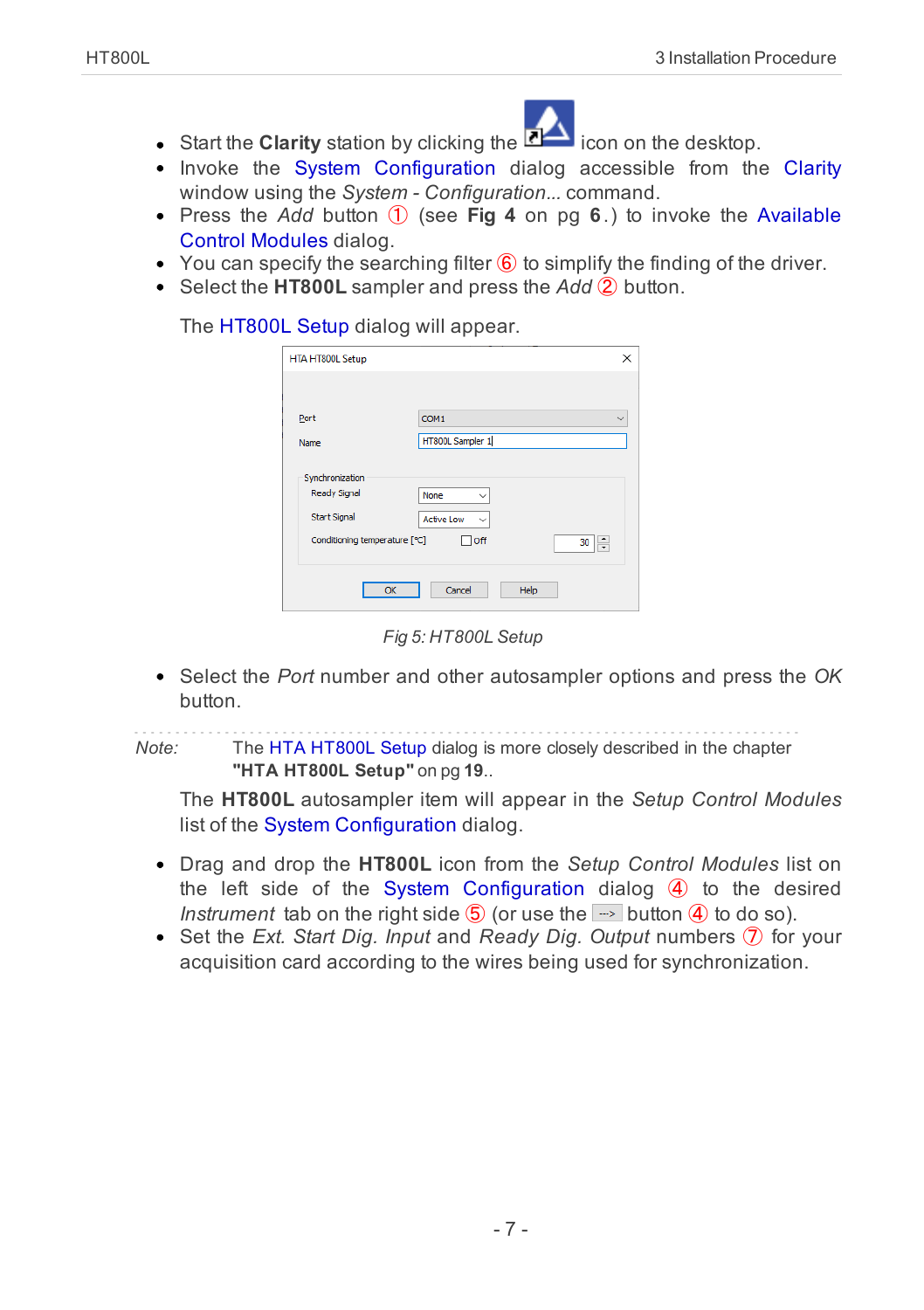# <span id="page-11-0"></span>**4 Using the control module**

New [Method](#page-11-1) Setup - AS tab appears in the [Method](ms-its:Clarity.chm::/Help/020-instrument/020.040-method/020.040-method.htm) Setup dialog, enabling the setting of the **HT800L** autosampler control method.

# <span id="page-11-1"></span>**4.1 Method Setup - AS**

The *Method Setup - AS* dialog consists of seven sub-tabs assigned for the various parts of the **HT800L** autosampler method. These sub-tabs are [Injection](#page-12-0) , [Move](#page-14-0) , [Wash](#page-16-0) , [Reagent](#page-17-0) 1 to 3 and [Positions](#page-19-0). The *AS Status* button opens the Hardware [Configuration](#page-21-0) dialog of the **HT800L** autosampler. The *Send Method* button sends the method configuration to the autosampler every time it is pressed. Other actions in different windows may also cause the sending of the instrument method to the controlled devices including the autosampler - most notable cases being pressing the *Send Method* button in the [Single](ms-its:Clarity.chm::/Help/020-instrument/020.030-analysis/020.030-single.htm) Run dialog or starting a new injection from the [Sequence](ms-its:Clarity.chm::/Help/060-sequence/060.000-sequence/060-sequence.htm) window (each injection is preceded with sending the instrument method).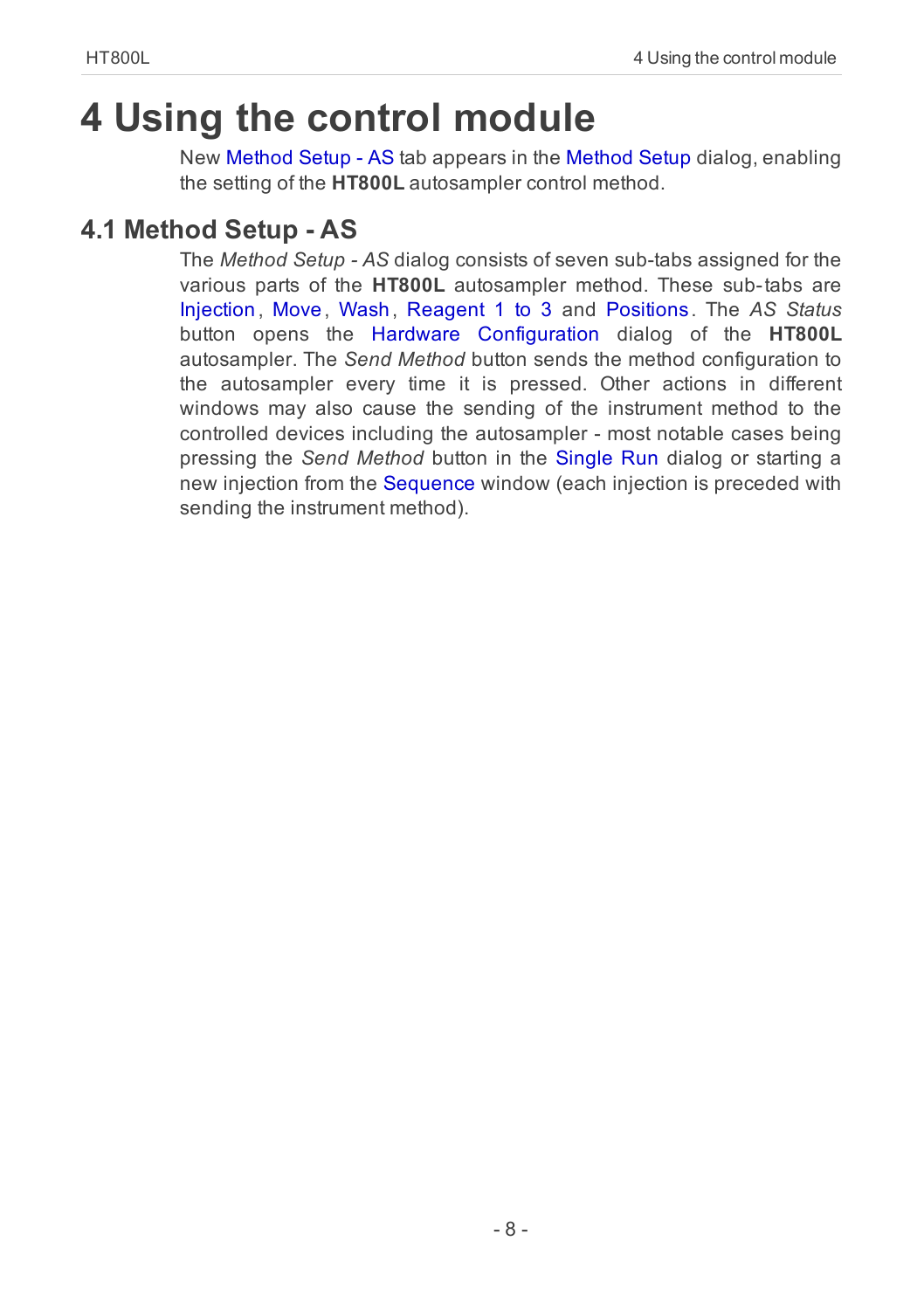# <span id="page-12-0"></span>**4.1.1 Injection**

| Method Setup test - #4; 29.05.2020 11:00:53                                                                                                                                                                                                                                                                                                      | $\times$<br>п           |
|--------------------------------------------------------------------------------------------------------------------------------------------------------------------------------------------------------------------------------------------------------------------------------------------------------------------------------------------------|-------------------------|
| 尉<br>序<br>忥<br>A<br>F.<br>0<br>Save<br>Save as<br>Report setup<br>Send method by<br>New<br>Open<br>Audit trail<br>Help<br>e-mail                                                                                                                                                                                                                 |                         |
| $\sqrt{\ }$ Enabled<br>Select Sampler<br>HT800L Sampler 1<br>$\overline{\phantom{0}}$                                                                                                                                                                                                                                                            |                         |
| HTA HT800L Sampler Method<br>Injection Move<br>Wash<br>Reagent 1<br>Reagent 2 Reagent 3 Positions<br>Syringe Size [µ]                                                                                                                                                                                                                            | AS Status               |
| 500<br>100<br>$\checkmark$<br>Loop Volume [ul]<br>$\checkmark$<br><b>General Properties</b><br><b>Injection Properties</b><br>$\nabla$ Enabled<br><b>⊘uantized</b><br>Air Gap<br>Partial Loop<br>$\checkmark$<br>Mode<br>Fill Speed [µl/s]<br>$\ddot{\cdot}$<br>10<br>Flush Volume [µl]<br>$\frac{1}{x}$<br>30<br>Viscosity Delay [s]<br>÷<br>10 |                         |
| Demo Mode : Not Ready (Method has not been sent)<br><b>Status</b><br>Description<br><b>Event Table</b><br>Measurement Acquisition Integration Calculation Advanced<br><b>AS</b><br>日<br>OK<br>Cancel                                                                                                                                             | Send Method<br>$\ldots$ |

*Fig 6: Method Setup - AS - Injection*

This is the main tab defining the AS control method. It defines which parts of the **HT800L** method will be performed and sets some other parameters.

#### **Syringe size**

Available syringe volumes: 250 μl, 500 μl, 1000 μl, 2500 μl and 5000 μl.

#### **Loop volume**

Available loops: 2 μl, 5 μl, 10 μl, 20 μl, 50 μl, 100 μl, 250 μl, 500 μl and 1000 μl.

#### **General properties:**

#### **Quantized**

Enables or disables the move sample phase. In quantized preparation the sample is drawn from a vial of the left rack and dispensed into the corresponding vial on the right rack. Intermediate washings can also be made during this phase. The quantized preparation is useful when making a dilution or a sample preparation with a known volume of sample when starting from an unknown volume.

#### **Fill speed**

How fast to draw a volume of sample. In general it is possible to set the fill speed from 1 μl/s to 2500 μl/s.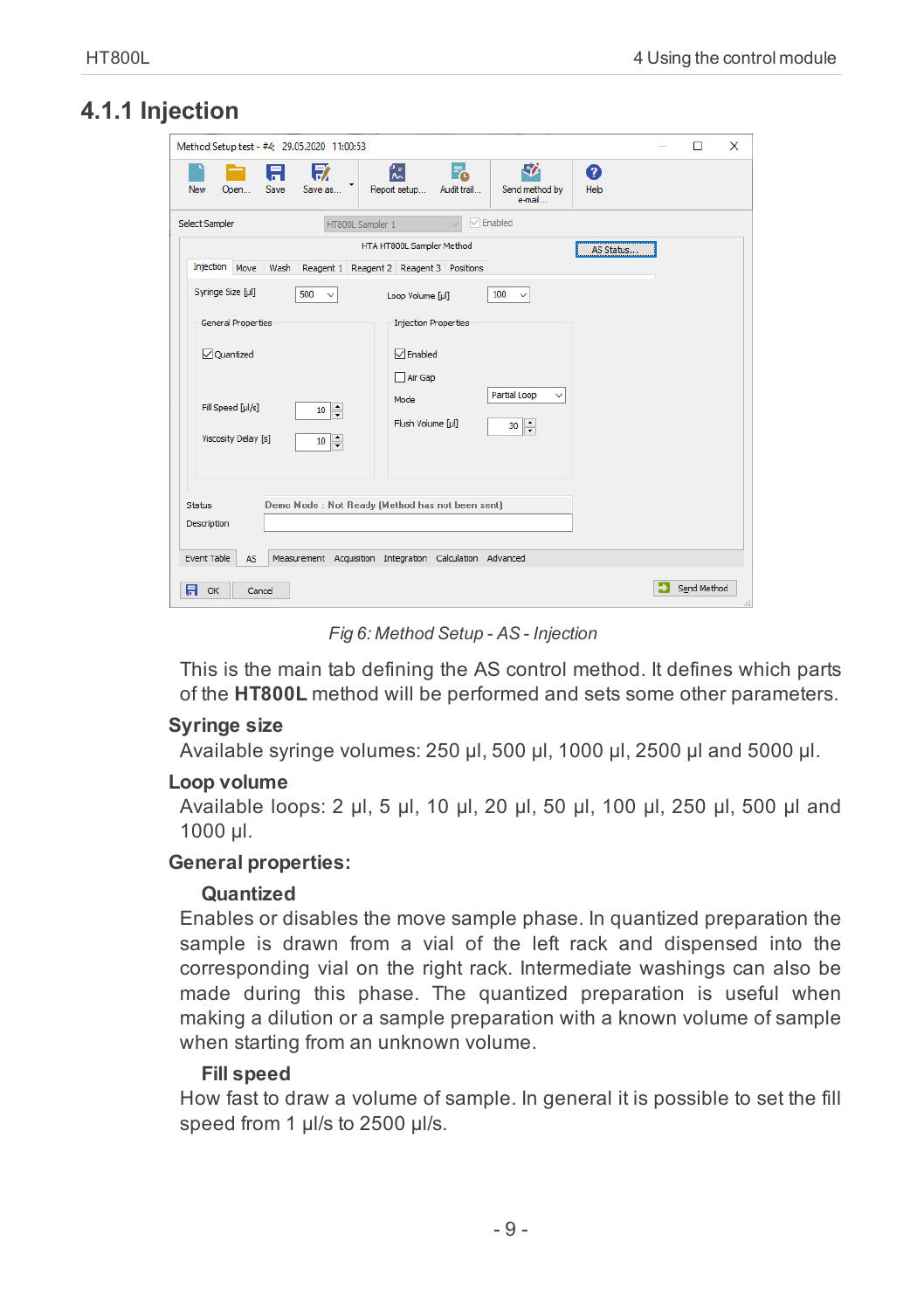## **Viscosity delay**

This is a wait time after each draw or dispense of liquid. It is used when the autosampler is working with viscous liquids. When the sample is very viscous it is also advisable to set a low fill speed.

#### **Injection properties:**

## **Enabled**

Check this box if you want to make an injection, so you can set the injection parameters.

## **Air gap**

Check this box if you want to draw 5 μl of air to divide sample from system liquid and transfer buffer liquid from system liquid (for μl pick up injection).

## **Mode**

Available modes: *Full Loop* (loop is completely filled with sample), *Partial Loop* (loop is partially filled with sample), or *Pick up μl* (loop is partially filled with sample and the sample is carried to the loop using a transfer buffer liquid).

## **Flush volume**

The volume of liquid used to wash the hydraulic circuit (between needle and injection valve) before the sample injection. It can be set from 20 μl to 250 μl.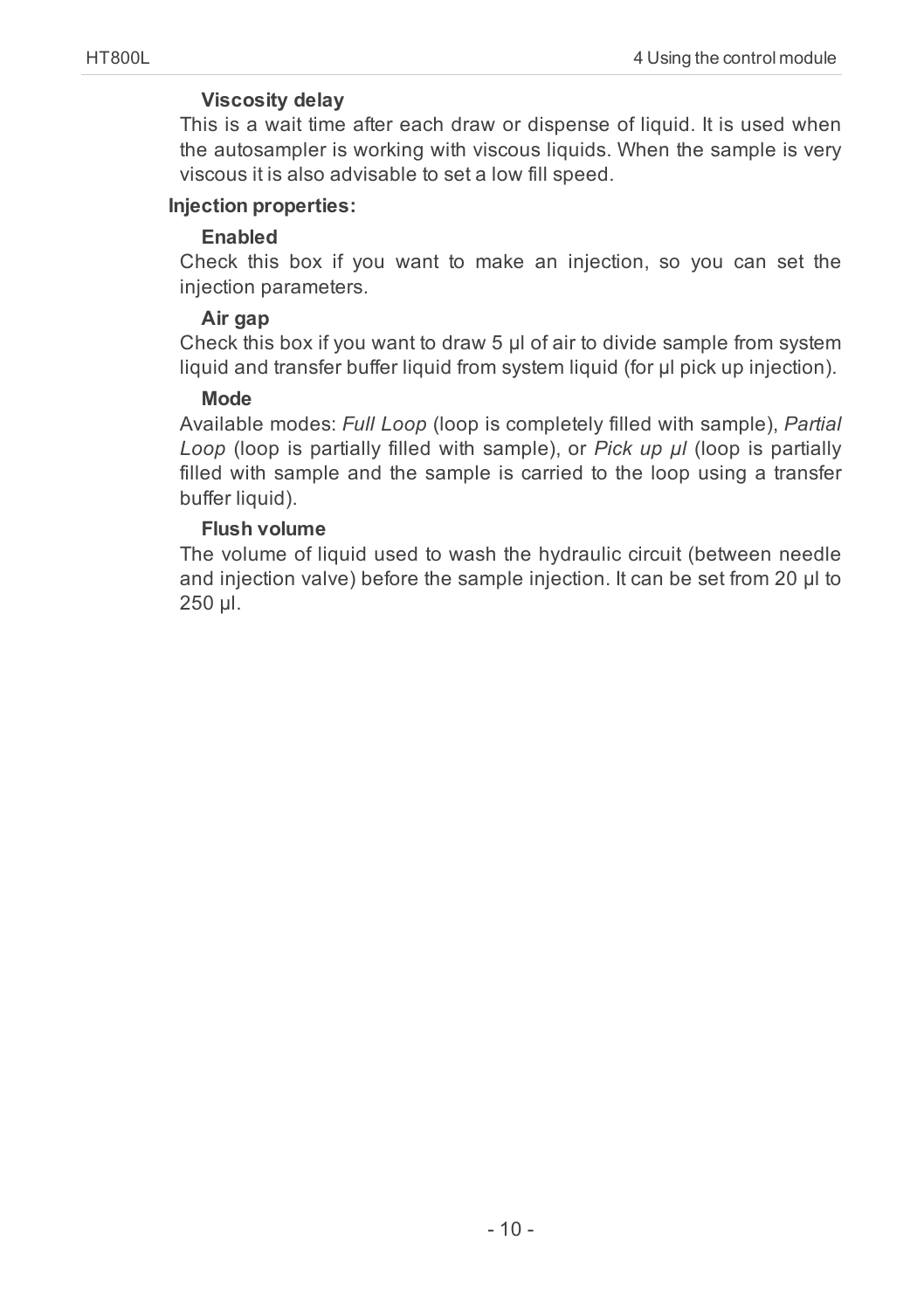# <span id="page-14-0"></span>**4.1.2 Move**

| Method Setup test - #4; 29.05.2020 11:00:53                                                                                                   | $\Box$      | $\times$ |
|-----------------------------------------------------------------------------------------------------------------------------------------------|-------------|----------|
| 尉<br>ᇯ<br>57<br>F.<br>Ħ<br>0<br>٠<br>Save<br>Save as<br>Report setup<br>Audit trail<br>Send method by<br>Help<br><b>New</b><br>Open<br>e-mail |             |          |
| $\sqrt{\frac{1}{2}}$ Enabled<br>Select Sampler<br>HT800L Sampler 1<br>$\checkmark$                                                            |             |          |
| HTA HT800L Sampler Method<br>AS Status                                                                                                        |             |          |
| Injection Move<br>Wash<br>Reagent 1 Reagent 2 Reagent 3 Positions                                                                             |             |          |
| Move Sample Properties                                                                                                                        |             |          |
|                                                                                                                                               |             |          |
|                                                                                                                                               |             |          |
| Wash Repetition<br><b>Move Repetition</b><br>$\div$<br>$\frac{1}{x}$<br>1<br>0                                                                |             |          |
| Volume To Move [ul]<br>Wash Volume [ul]<br>$\frac{1}{\sqrt{2}}$<br>$\frac{1}{\tau}$<br>500<br>0                                               |             |          |
|                                                                                                                                               |             |          |
| Wash With Sample Repetition<br>Line Purge Repetition<br>$\hat{\cdot}$<br>$\hat{\cdot}$<br>$\circ$<br>1                                        |             |          |
| Wash With Sample Volume [µl]<br>Purge Volume [µi]<br>$\frac{1}{\sqrt{2}}$<br>$\div$<br>0<br>500                                               |             |          |
|                                                                                                                                               |             |          |
|                                                                                                                                               |             |          |
|                                                                                                                                               |             |          |
|                                                                                                                                               |             |          |
| Demo Mode : Not Ready (Method has not been sent)<br><b>Status</b>                                                                             |             |          |
| Description                                                                                                                                   |             |          |
|                                                                                                                                               |             |          |
| <b>Event Table</b><br>Measurement Acquisition Integration Calculation Advanced<br><b>AS</b>                                                   |             |          |
| 日                                                                                                                                             | Send Method |          |
| OK<br>Cancel                                                                                                                                  |             | .i.      |

*Fig 7: Method Setup - AS - Move*

To enable the Move section, you have to check the *Quantized* box in the ["Injection"](#page-12-0) on page 9 section.

#### **Move Repetition**

It can run from 1 to 9 cycles. For each cycle the autosampler draws the set volume of sample from a vial on the left rack (e.g. L2) and it dispenses it all into the corresponding vial of the right rack (in this case R2).

#### **Volume to Move**

This is the volume drawn for each *move sample* cycle. It can be set from 1 μl to the syringe volume.

#### **Wash With Sample Repetition**

This can be set from 1 to 9 cycles. For each cycle the autosampler draws the set volume of sample from a vial on the left rack (e.g. L-2) and dispenses it into waste.

#### **Wash With Sample Volume**

The volume drawn in the wash with sample cycles. It can be set from 1 μl to the syringe volume.

#### **Wash Repetition**

This can be set from 1 to 9. For each cycle, the autosampler draws the set volume from a reagent/solvent vial and dispenses it into waste.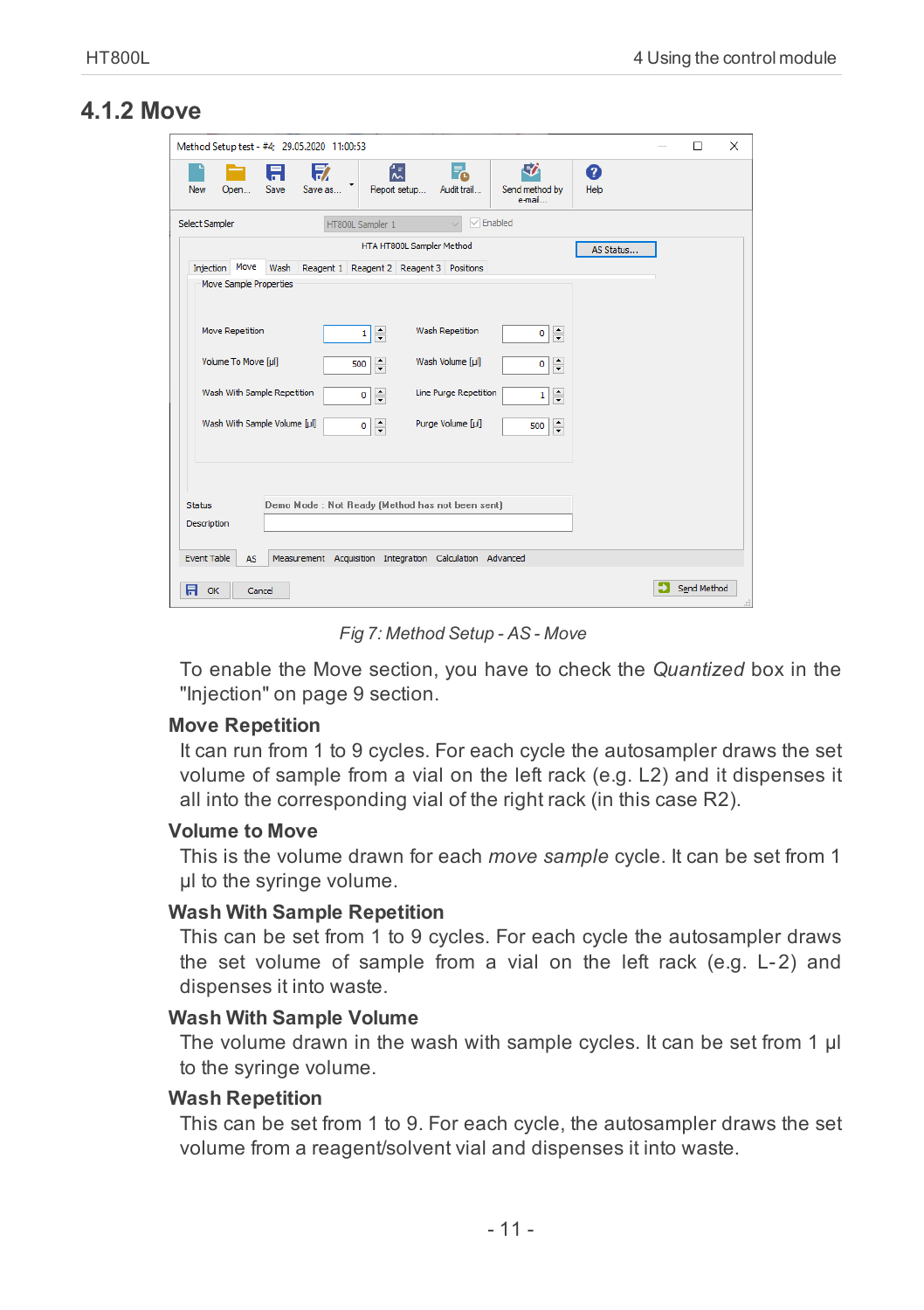## **Wash Volume**

This is the volume used in the wash cycles. It can be set from 1 μl to the syringe volume.

# **Line Purge Repetition**

This can be set from 1 to 9. For each cycle, the autosampler draws the set volume from a solvent/reagent vial and dispenses it into waste.

### **Purge Volume**

The volume used in the purge cycles. It can be set from 1 μl to the syringe volume.

*Caution:* When using a quantized preparation method, it is possible to set a sample position intervals related to the whole tray. However, only sample intervals related to the left tray can be performed by the HT800L autosampler.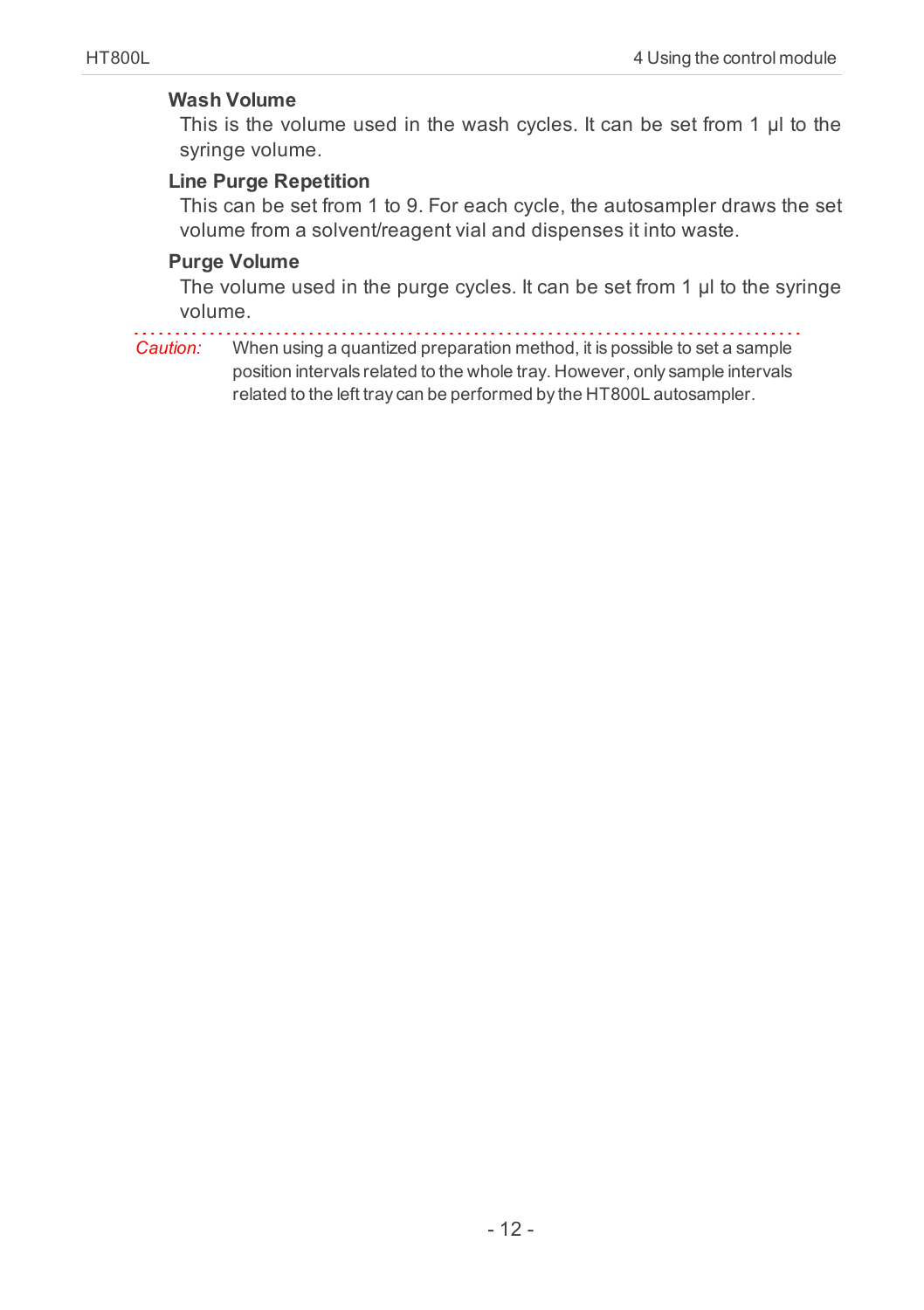# <span id="page-16-0"></span>**4.1.3 Wash**

| Method Setup test - #4; 29.05.2020 11:00:53                                                                                           | $\Box$      | $\times$ |
|---------------------------------------------------------------------------------------------------------------------------------------|-------------|----------|
| 矽<br>收<br>忥<br>F.<br>Ħ<br>Ø<br>٠<br>Save<br>Save as<br>Report setup<br>Audit trail<br>Send method by<br>Help<br>New<br>Open<br>e-mail |             |          |
| $\sqrt{\sqrt{2}}$ Enabled<br>Select Sampler<br>HT800L Sampler 1<br>$\checkmark$                                                       |             |          |
| HTA HT800L Sampler Method<br>AS Status                                                                                                |             |          |
| Wash<br>Injection Move<br>Reagent 1<br>Reagent 2<br>Reagent 3 Positions                                                               |             |          |
| Post Wash<br>Pre Wash                                                                                                                 |             |          |
| $\Box$ Enabled<br><b>∞</b> Enabled                                                                                                    |             |          |
| Repetition<br>Repetition<br>÷<br>$0 \frac{1}{x}$<br>$\mathbf{0}$                                                                      |             |          |
| Volume [µl]<br>Volume [µl]<br>$0 \frac{1}{x}$<br>$\ddot{ }$<br>$\bullet$                                                              |             |          |
| <b>Purge Repetition</b><br><b>Purge Repetition</b><br>$\frac{1}{\tau}$<br>$\frac{1}{\tau}$<br>0<br>$1\vert$                           |             |          |
| Purge Volume [µl]<br>Purge Volume [µl]<br>$\hat{\cdot}$<br>$\frac{1}{x}$<br>500<br>500                                                |             |          |
| Demo Mode : Not Ready (Method has not been sent)<br><b>Status</b><br>Description                                                      |             |          |
| <b>Event Table</b><br>Measurement Acquisition Integration Calculation Advanced<br><b>AS</b>                                           |             |          |
| A<br>OK<br>Cancel                                                                                                                     | Send Method | A.       |

*Fig 8: Method Setup - AS - Wash*

This tab defines the behavior of the **HT800L** autosampler when it comes to washing the sample loop. Two washing stages are possible: *Pre Wash* and *Post Wash*. Their settings work the same way.

#### **Enabled**

Check this box if you want to do a pre/post wash, so you can set the parameters.

#### **Repetition**

Number of pre wash repetitions which can be from 1 to 15. For each cycle the autosampler draws the set volume from a solvent vial and dispenses it into waste.

#### **Volume**

This is the volume used for the pre/post wash. It can be set from 1 μl to the syringe volume.

#### **Purge Repetition**

Number of purges. This can be set from 1 to 15. For each cycle autosampler draws the set volume from the tank and dispenses it into waste.

#### **Purge Volume**

This is the volume used for the pre/post purge. It can be set from 1 μl to the syringe volume.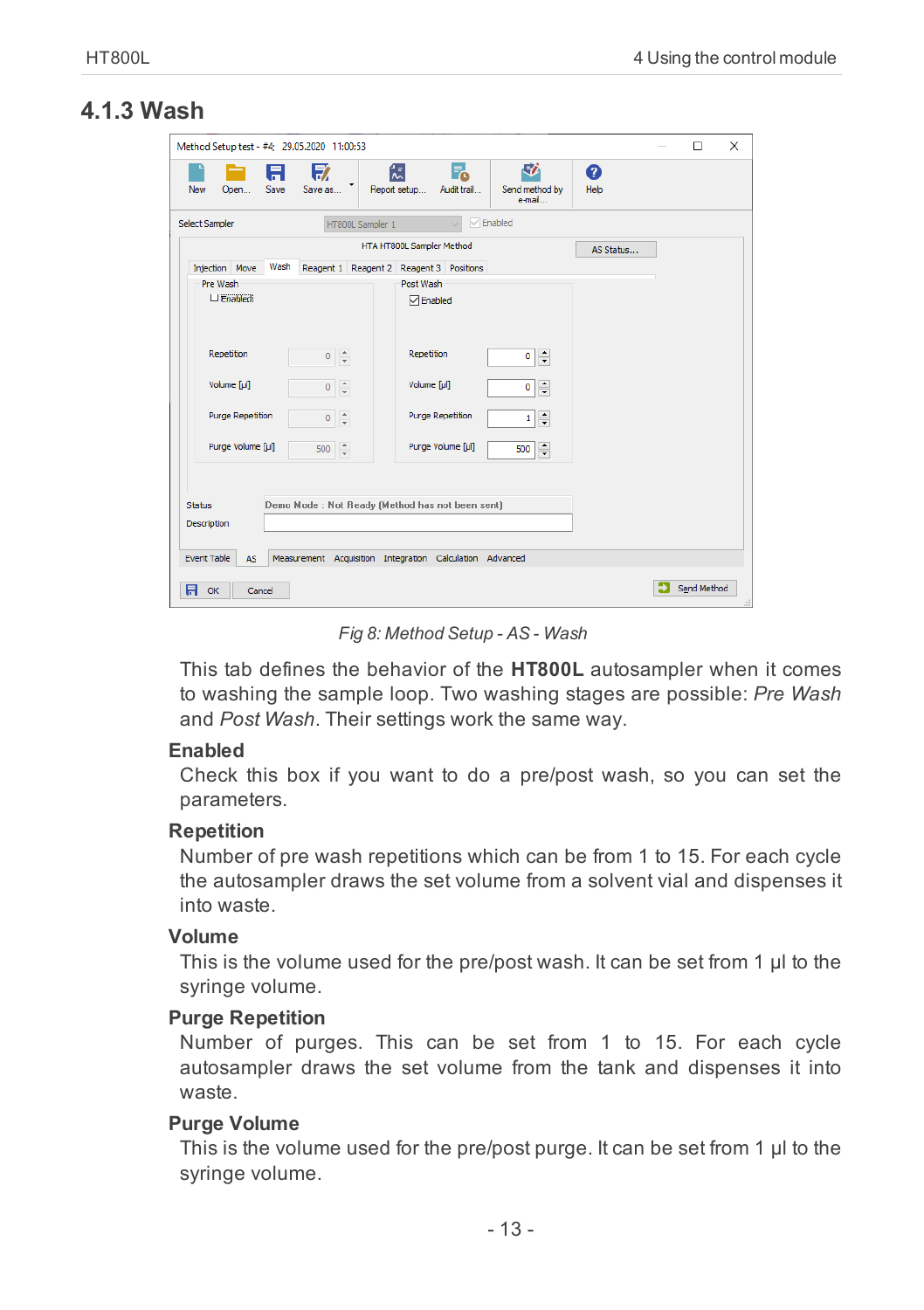# <span id="page-17-0"></span>**4.1.4 Reagent**

| Method Setup test - #4; 29.05.2020 11:00:53                                                                                      | $\Box$      | $\times$ |
|----------------------------------------------------------------------------------------------------------------------------------|-------------|----------|
| 矽<br>财<br>氝<br>F.<br>A<br>Ø<br>Save<br>Save as<br>Report setup<br>Open<br>Audit trail<br>Send method by<br>Help<br>New<br>e-mail |             |          |
| $\sqrt{\sqrt{2}}$ Enabled<br>Select Sampler<br>HT800L Sampler 1<br>$\checkmark$                                                  |             |          |
| HTA HT800L Sampler Method<br>AS Status                                                                                           |             |          |
| Reagent 1<br>Reagent 2 Reagent 3 Positions<br>Injection Move<br>Wash                                                             |             |          |
| □ Enable Add Reagent 1                                                                                                           |             |          |
| Wash Repetition<br>Repetition<br>÷<br>$\frac{1}{\sqrt{2}}$<br>þ.<br>0                                                            |             |          |
| Volume [ul]<br>Wash Volume [µl]<br>$\hat{\cdot}$<br>$\hat{\cdot}$<br>500<br>0                                                    |             |          |
| Mix Repetition<br>$\frac{1}{x}$<br>Line Purge Repetition<br>$\frac{1}{\sqrt{2}}$<br>3<br>1                                       |             |          |
| Mix Volume [µl]<br>Purge Volume [µl]<br>$\hat{\cdot}$<br>$\div$<br>500<br>500                                                    |             |          |
| Wait Time [0.1 min]<br>$\frac{1}{x}$<br>0                                                                                        |             |          |
|                                                                                                                                  |             |          |
| Demo Mode : Not Ready (Method has not been sent)<br><b>Status</b>                                                                |             |          |
| Description                                                                                                                      |             |          |
|                                                                                                                                  |             |          |
| <b>Event Table</b><br>Measurement Acquisition Integration Calculation Advanced<br><b>AS</b>                                      |             |          |
| 日<br>OK<br>Cancel                                                                                                                | Send Method | d.       |

*Fig 9: Method Setup - AS - Reagent 1/2/3*

The three tabs Reagent 1 through Reagent 3 contain settings for using the optional reagents. The available settings are identical on all three tabs, the only difference is the reagent number they apply to.

#### **Enable Add Reagent 1, 2 or 3**

Check this box if you want to add reagent 1/2/3, so you can set the related parameters.

#### **Repetition**

This can be set from 1 to 9 cycles. For each cycle the autosampler draws the set volume of reagent from a reagent vial and dispenses it all into the sample vial.

#### **Volume**

The volume drawn in the add reagent cycles. It can be set from 1 μl to the syringe volume.

#### **Mix Repetition**

This can be set from 0 to 99 cycles. At the end of the addition step it's possible to mix the obtained solution by drawing and dispensing from the needle a set number of times.

#### **Mix Volume**

The volume used in the mixing cycles. It can be set from 1 μl to the syringe volume.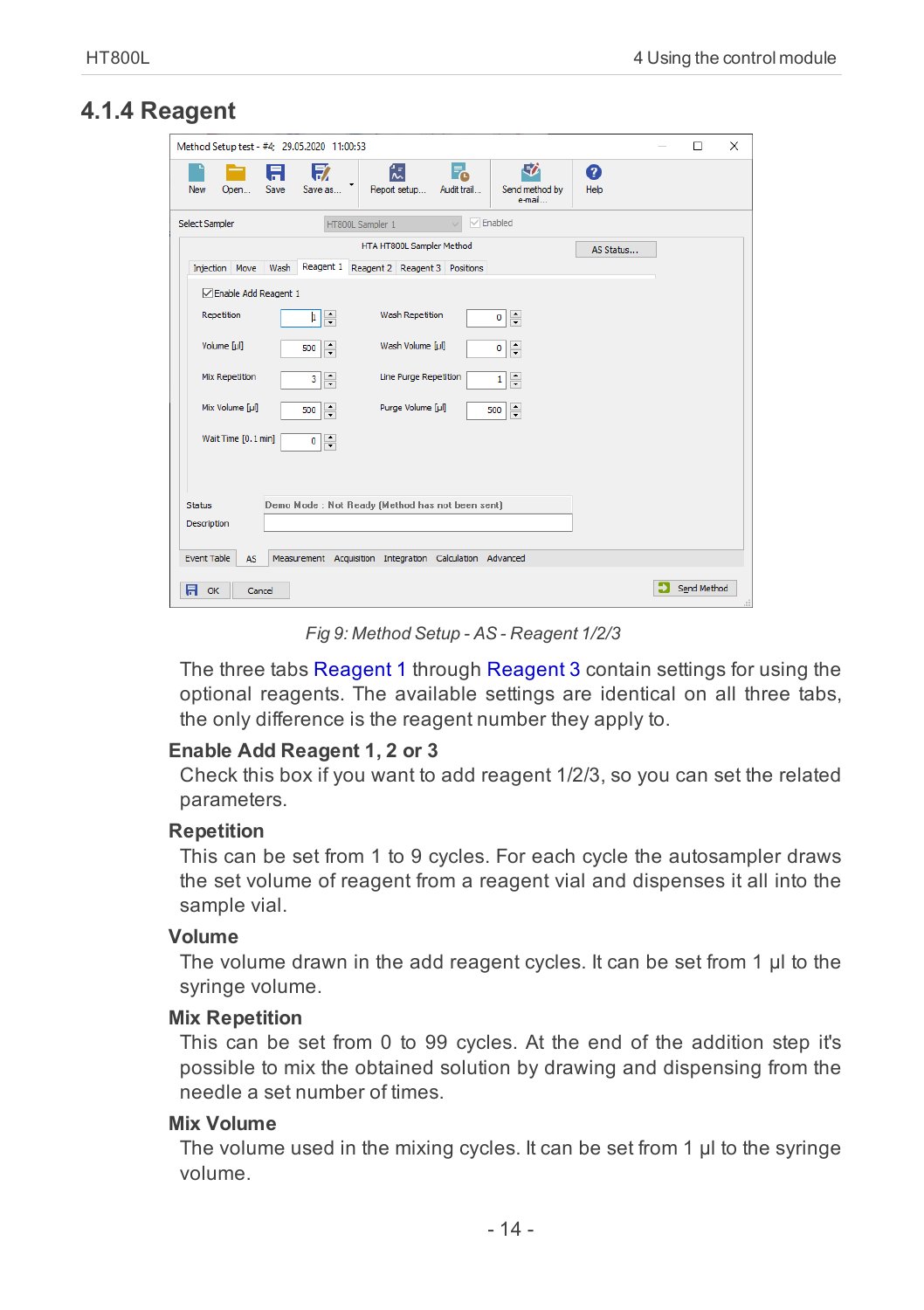## **Wait Time**

This is the wait time after the addition (and mixing) of reagent to make the reaction. It can be set from 0 to 1000 (steps of 0.1 minutes).

# **Wash Repetition**

It can be set from 1 to 9. For each cycle autosampler draws the set volume from a reagent/solvent vial and dispenses it into waste.

# **Wash Volume**

This is the volume used in the wash cycles. It can be set from 1 μl to the syringe volume.

## **Line Purge Repetition**

It can be set from 1 to 9. For each cycle autosampler draws the set volume from a vial of reagents and dispenses it into waste.

## **Purge Volume**

The volume used in the purge cycles. It can be set from 1 μl to the syringe volume.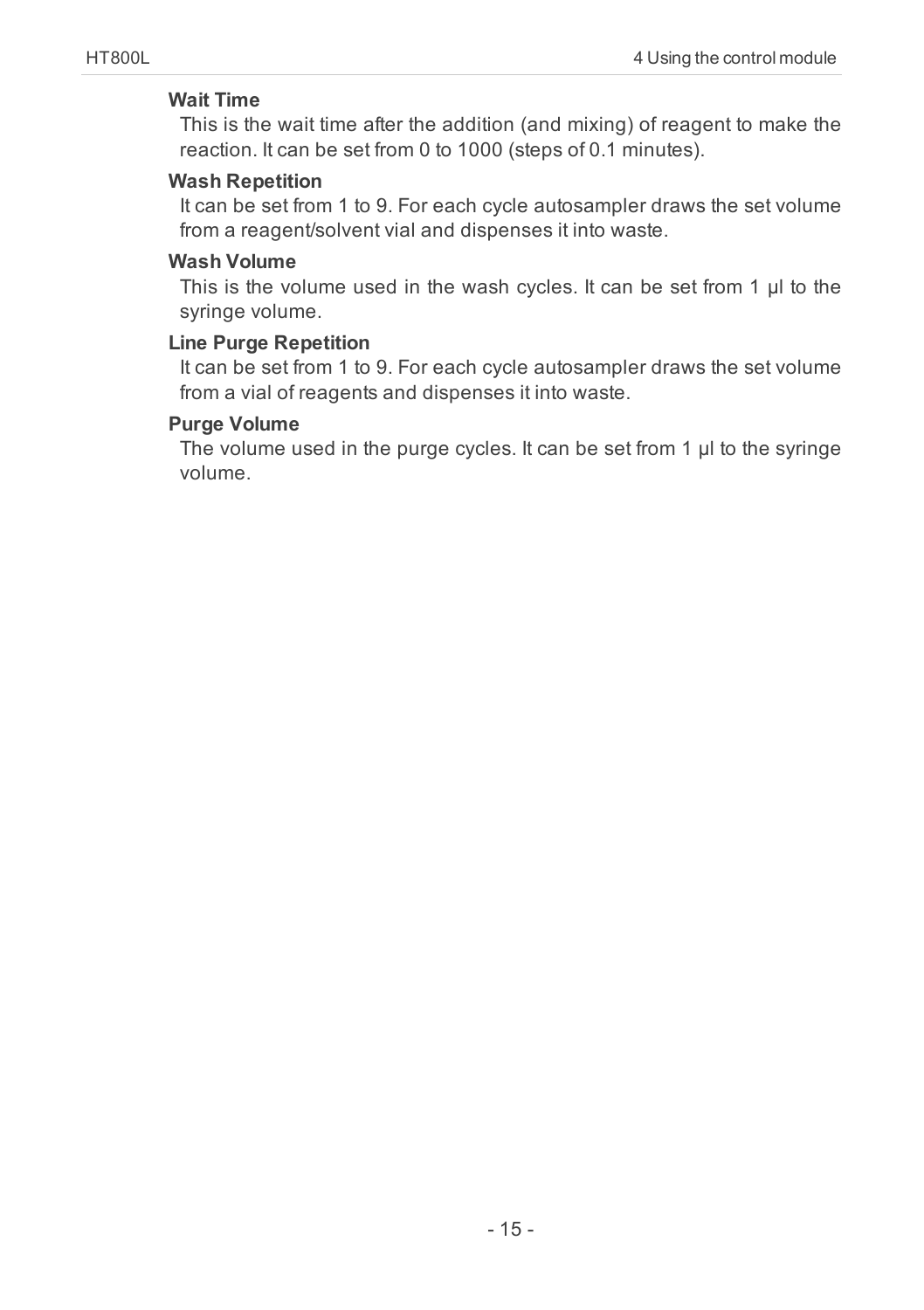# <span id="page-19-0"></span>**4.1.5 Positions**

|                          | Method Setup test - #4; 29.05.2020 11:00:53              |                                         |                               |           | $\Box$      | $\times$ |
|--------------------------|----------------------------------------------------------|-----------------------------------------|-------------------------------|-----------|-------------|----------|
| New<br>Open              | 序<br>Ħ<br>Save<br>Save as                                | 微<br>F.<br>Report setup<br>Audit trail  | 尉<br>Send method by<br>e-mail | 0<br>Help |             |          |
| Select Sampler           | HT800L Sampler 1                                         | $\checkmark$                            | $\sqrt{\sqrt{2}}$ Enabled     |           |             |          |
|                          |                                                          | HTA HT800L Sampler Method               |                               | AS Status |             |          |
| Injection Move           | Wash                                                     | Reagent 1 Reagent 2 Reagent 3 Positions |                               |           |             |          |
| Reagent 1                | A                                                        | Pre Wash Reagent                        | A<br>$\checkmark$             |           |             |          |
| Reagent 2                | D<br>$\checkmark$                                        | <b>Intermediate Reagent</b>             | F<br>$\checkmark$             |           |             |          |
| Reagent 3                | c                                                        | Post Wash Reagent                       | A<br>$\checkmark$             |           |             |          |
|                          |                                                          | <b>Transfer Buffer</b>                  | в<br>$\checkmark$             |           |             |          |
|                          |                                                          |                                         |                               |           |             |          |
|                          |                                                          |                                         |                               |           |             |          |
|                          |                                                          |                                         |                               |           |             |          |
| <b>Status</b>            | Demo Mode : Not Ready (Method has not been sent)         |                                         |                               |           |             |          |
| Description              |                                                          |                                         |                               |           |             |          |
| <b>Event Table</b><br>AS | Measurement Acquisition Integration Calculation Advanced |                                         |                               |           |             |          |
|                          |                                                          |                                         |                               |           |             |          |
| 日<br>OK<br>Cancel        |                                                          |                                         |                               |           | Send Method |          |

*Fig 10: Method Setup - AS - Positions*

This tab defines vial positions to be used for the corresponding operations selected on the previous tabs of the autosampler setup window.

#### **Reagent 1**

This is the position of the vial that contains the first reagent. The first reagent is used if *Add Reagent 1* has been enabled in the correspondent method. This position can be set to: A, B, C, D, E, F, G, H, I or J.

## **Reagent 2**

This is the position of the vial that contains the second reagent. The second reagent is used if *Add Reagent 2* has been enabled in the correspondent method. This position can be set to: A, B, C, D, E, F, G, H, I or J.

#### **Reagent 3**

This is the position of the vial that contains the third reagent. The third reagent is used if *Add Reagent 3* has been enabled in the correspondent method. This position can be set to: A, B, C, D, E, F, G, H, I or J.

#### **Pre Wash Reagent**

This is the position of the vial that contains the pre wash fluid. The pre wash fluid is used if the method has activated the pre wash phase. This position can be set to: A, B, C, D, E, F, G, H, I or J.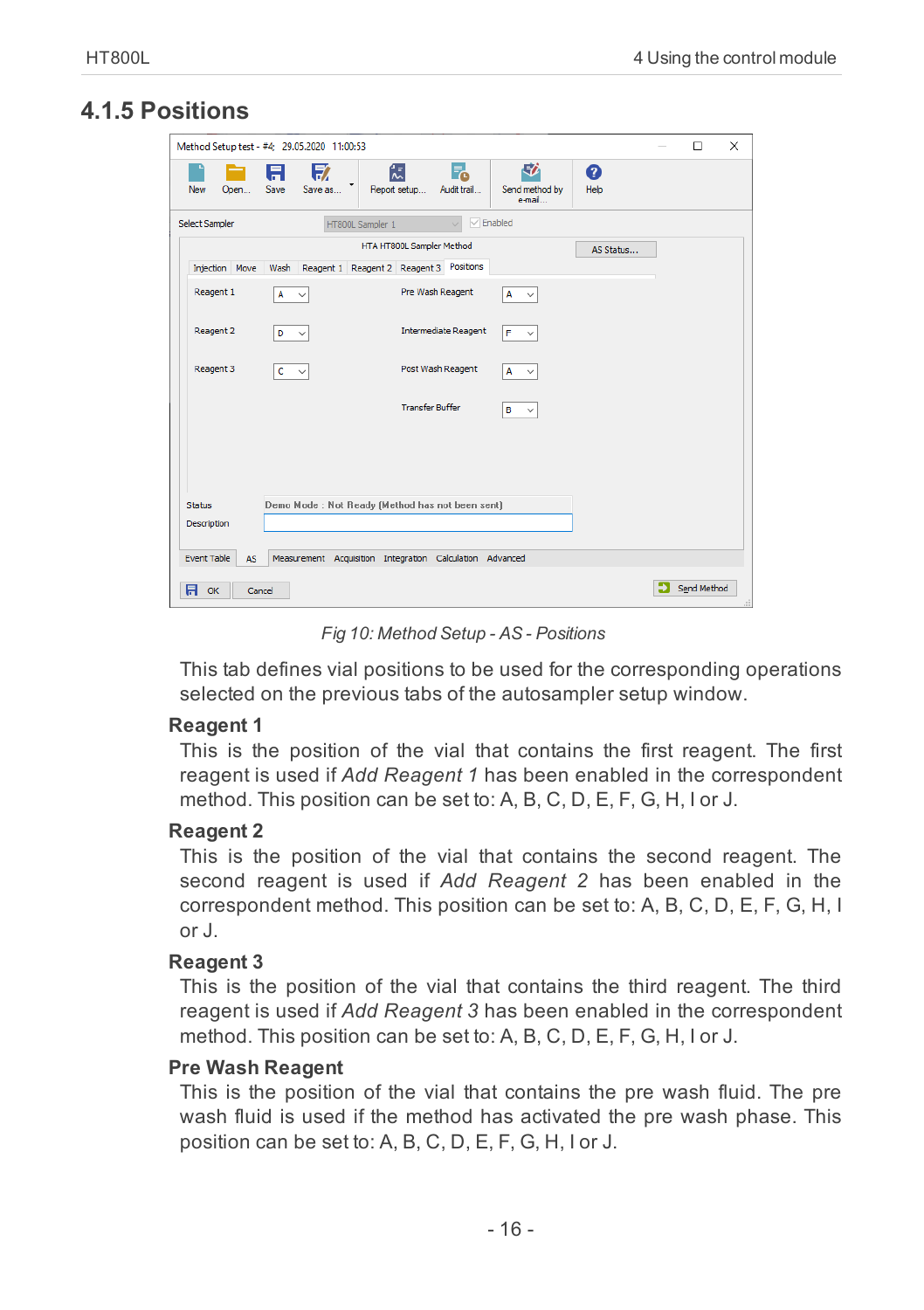#### **Intermediate Wash Reagent**

This is the position of the vial that contains the intermediate wash fluid. The intermediate wash fluid is used if the method has activated the washing cycles inside the *Move Sample* or *Add Reagent* phases. This position can be set to: A, B, C, D, E, F, G, H, I or J.

## **Post Wash Reagent**

This is the position of the vial that contains the post wash fluid. The post wash fluid is used if the method has activated the post wash phase. This position can be set to: A, B, C, D, E, F, G, H, I or J.

### **Transfer Buffer**

This is the position of the vial that contains the transfer buffer fluid. The buffer fluid is used in the *Pick up μl* injection. This position can be set to: A, B, C, D, E, F, G, H, I or J.

The letters A to J denote reagent vial positions on the **HT800L** autosampler's tray:



*Fig 11: HTA HT800L vial position chart*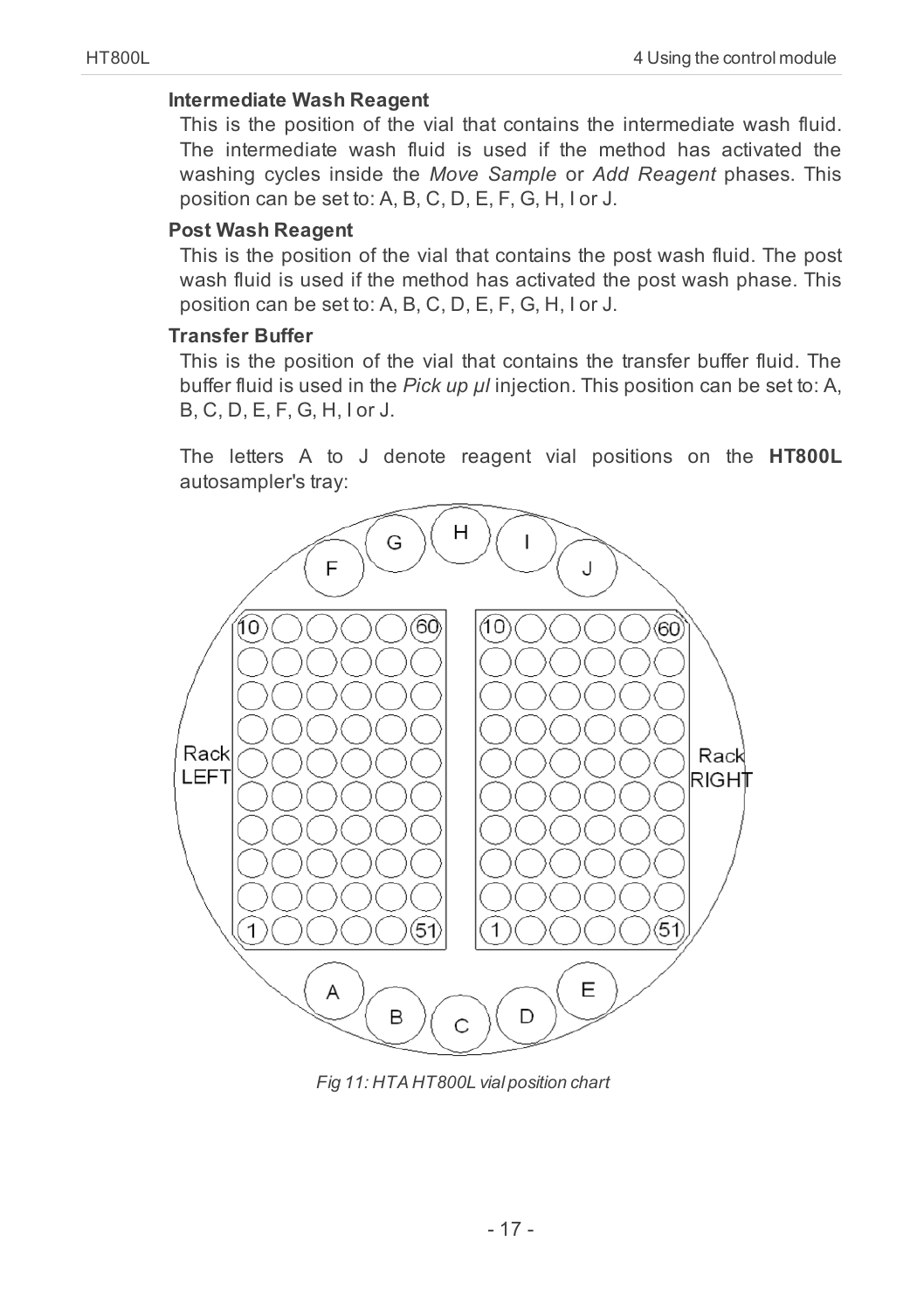# <span id="page-21-0"></span>**4.2 Hardware Configuration**

| <b>Hardware Configuration</b> |                 | $\times$ |
|-------------------------------|-----------------|----------|
| Configuration                 |                 |          |
| Model                         | <b>Unknown</b>  |          |
| Release                       | Unknown         |          |
| Checksum                      | <b>Unknown</b>  |          |
| <b>Serial Number</b>          |                 |          |
| Dil Release                   | 1.5             |          |
| Syringe                       |                 |          |
| Volume [ul]                   | 500             |          |
| Needle Length [mm]            | 56              |          |
| Min Allowed Flush Vol. [µl]   | $\overline{20}$ |          |
| Reagent Depth [mm]            | 31              |          |
| Valve Line                    |                 |          |
| Loop Volume [µl]              | 100             |          |
| <b>Tube Volume full</b>       | 500             |          |
| OK                            |                 | Cancel   |

*Fig 12: Hardware Configuration*

The Hardware Configuration dialog is accessible by the *AS Status* button in the [Method](#page-11-1) Setup - AS or Device [Monitor](#page-23-0) window. It displays various parameters retrieved from the HT800L autosampler. In case they couldn't be retrieved (e.g. the autosampler is not connected), the text "Unknown" and some default values are shown. The displayed values are read-only, they can only be modified via the autosampler's control panel (see the **HT800L User Manual** for details).

*Caution:* Any configuration change made via the HT800L control panel (e.g. tube volume, mounted tray type change or any other setup parameter) requires to restart the Clarity station in order to be detected.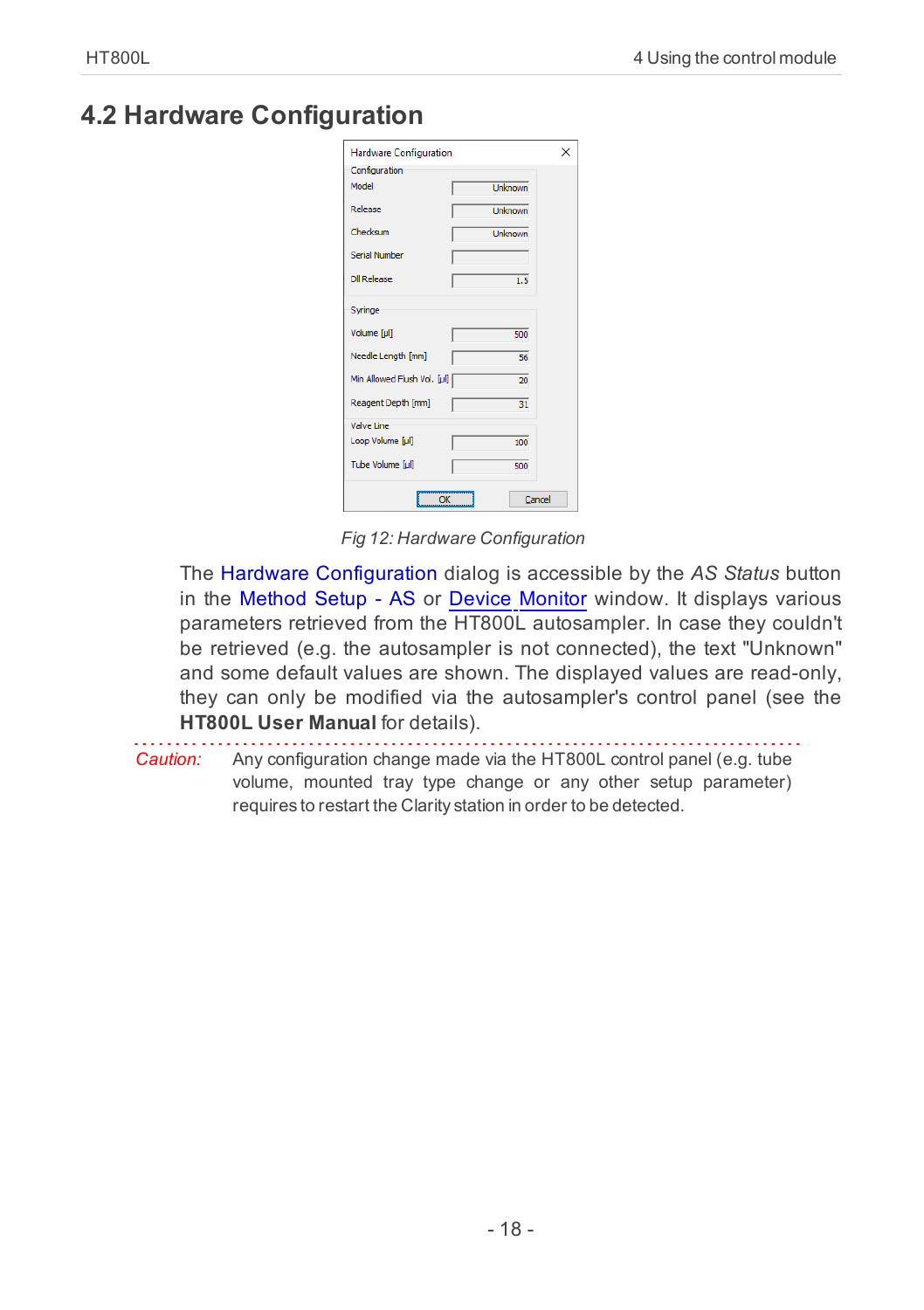# <span id="page-22-0"></span>**4.3 HTA HT800L Setup**

HTA HT800L Setup dialog (accessible through the System [Configuration](ms-its:Clarity.chm::/Help/010-clarity/010.010-system/010.010-configuration.htm) dialog) allows to manually set the parameters needed for the communication with the **HT800L** autosampler.

| Port                          | COM <sub>1</sub>           |         |
|-------------------------------|----------------------------|---------|
| Name                          | HT800L Sampler 1           |         |
|                               |                            |         |
| Synchronization               |                            |         |
| <b>Ready Signal</b>           | None<br>$\checkmark$       |         |
| <b>Start Signal</b>           | Active Low<br>$\checkmark$ |         |
| Conditioning temperature [°C] | $\Box$ off                 | ÷<br>30 |

*Fig 13: HT800L Setup*

# **Port**

Select the communication port where the serial cable of the autosampler is connected (e.g. COM1).

## **Name**

Allows to set the custom name of the **HT800L** autosampler, which will then be shown in the Device [Monitor](ms-its:Clarity.chm::/Help/020-instrument/020.020-monitor/020.020-device-monitor.htm) window, in the reports and on other places in **Clarity**.

# **Ready signal**

Set the Ready Signal to Active Low or Active High or None or Data System. This signal is read from the HPLC by the sampler and starts the injection. **None** means the autosampler does not wait for the ready signal before injection. **Data System** means the software of the HPLC provides the Ready Signal to the sampler via RS232 serial communication.

# **Start signal**

Set the start signal to *Active Low* or *Active High*. This signal is given to HPLC or data system when the injection is made.

# **Conditioning Temperature**

This function is effective only if you have the sampler with the cooling capability. If you don't want the vial tray be cooled, check the *Off* box. If you want the vial tray be cooled, uncheck the *Off* box and set the desired temperature.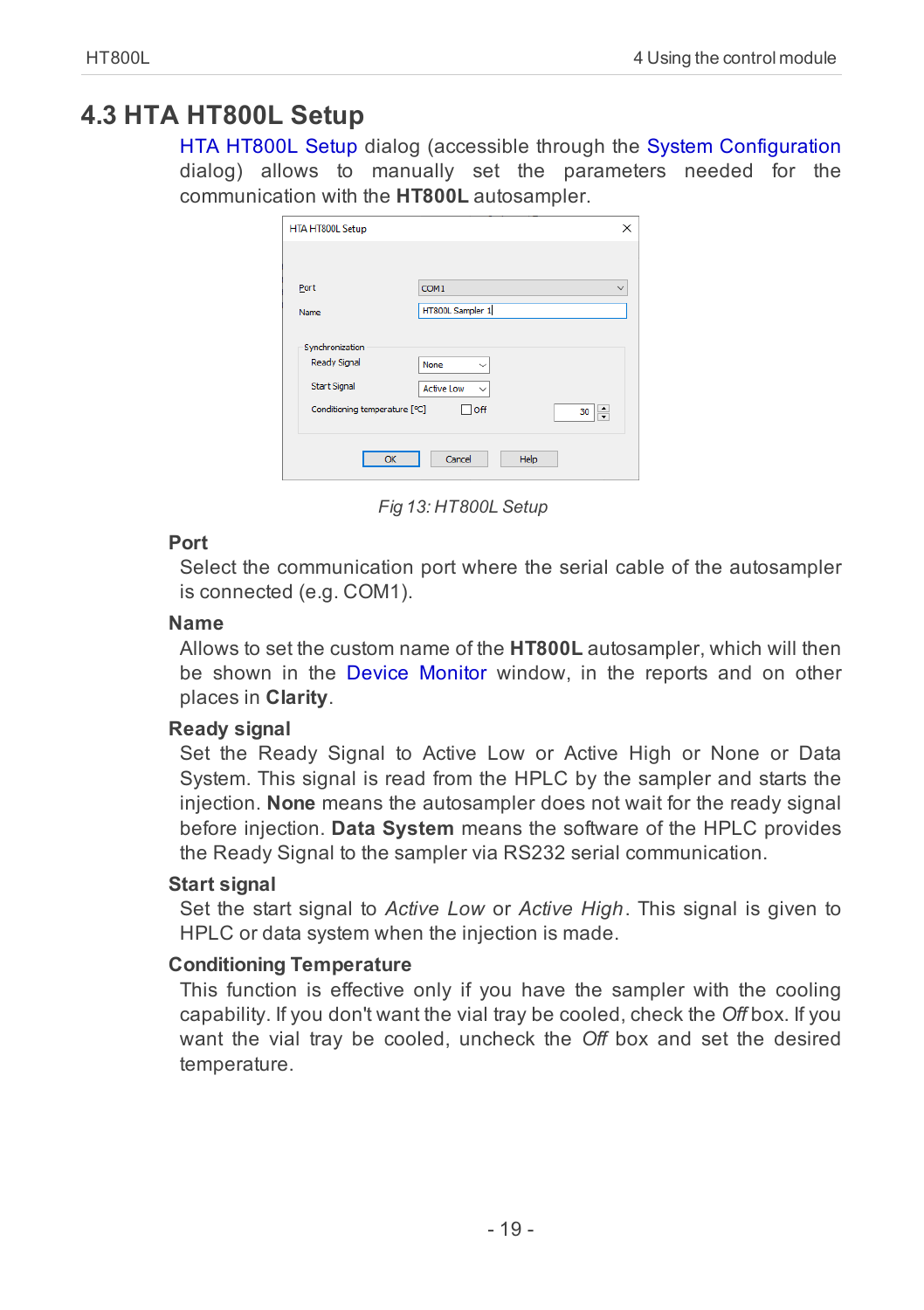# <span id="page-23-0"></span>**4.4 Device Monitor**

|                                   | HT800L Sampler 1 (SN Unknown)                                                                 | Demo Mode: Ready ©         |
|-----------------------------------|-----------------------------------------------------------------------------------------------|----------------------------|
| <b>Status</b><br>Door State       | <b>Cooling Option</b><br>Closed                                                               | AS Status<br>Not Installed |
| Wash Parameter<br>Solvent<br>Line | Volume [µl]<br>Repetition<br>$1$ <sup><math>\sim</math></sup><br>$500$ $\sim$<br>$\checkmark$ | Wash                       |

*Fig 14: HT800L Device Monitor*

Device Monitor window for the **HT800L** autosampler can be accessed by *Analysis - Device Monitor* menu command from the Instrument window. It provides controls for some of the actions of the autosampler.

# **Status**

This section is read-only.

# **Door Status**

Indicates the status of the Door, it can be *Opened* or *Closed*. Note: when the door is open, the autosampler's motors run at reduced speed for safety reasons.

# **Cooling Option**

Indicates the status of the cooling source. It can be *Installed* or *Not Installed*.

# **Wash parameter**

This section lets you perform a wash cycle.

# **Solvent**

Indicates the position where the solvent is located. This can be set to: *Line, A, B, C, D, E, F, G, H, I* or *J*. The *A* to *J* options are the solvent vial positions on the tray. If the *Solvent* parameter is set to *Line*, pressing *Wash* will run the line purge.

# **Repetition**

Indicates the number of the washing cycles. It can be set from 1 to 15.

# **Volume**

Indicates the volume of fluid that is used in the washing cycles at each repetition. It can be set from 1 μl to the syringe volume.

# **Wash**

Press this button to start a wash cycle with the selected parameters.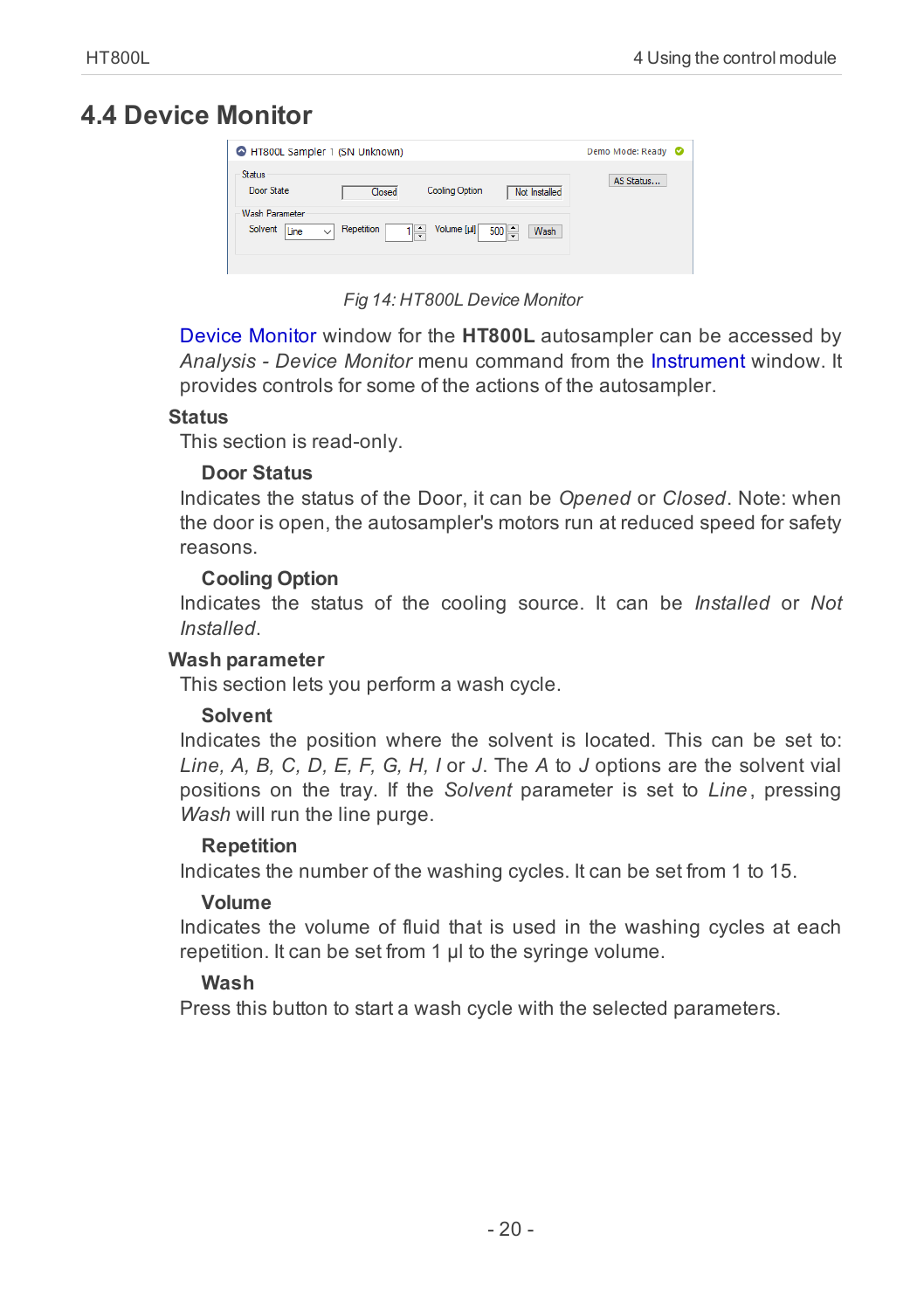# <span id="page-24-0"></span>**5 Report Setup**

| <b>Q</b> Print Preview |                        |                |                             |           | $\Box$ | $\times$ |
|------------------------|------------------------|----------------|-----------------------------|-----------|--------|----------|
|                        |                        |                |                             |           |        |          |
|                        |                        |                |                             |           |        | $\wedge$ |
|                        | General Properties     |                | <b>Injection Properties</b> |           |        |          |
|                        | Quartized              | $\cdot$ NO     | Enabled                     | $+195$    |        |          |
|                        | Fill speed [µ/s]       | 10             | Air Gap                     | : MO      |        |          |
|                        | Viscoity Delay [s]     | 10             | Mode                        | : Fulloco |        |          |
|                        |                        |                | Filsh Volume [µ]            | $1 - 30$  |        |          |
|                        | Wash Properties        |                |                             |           |        |          |
|                        |                        |                | Post Wash                   | $+195$    |        |          |
|                        |                        |                | Repetition                  | $\cdot$ 0 |        |          |
|                        |                        |                | Volume [ul]                 | $\pm 0$   |        |          |
|                        |                        |                | <b>Puge Repetition</b>      | $1 - 1$   |        |          |
|                        |                        |                | Puge Volume [µ]             | $1 - 500$ |        |          |
|                        | Reagert1               |                |                             |           |        |          |
|                        | Enable Add Reagent 1   | $+$ YES        |                             |           |        |          |
|                        | Repetition             | $\pm 1$        | <b>Wash Repetiton</b>       | $\cdot$ 0 |        |          |
|                        | Volme [il]             | 500<br>$\sim$  | Wash Volume [µ]             | $\pm 0$   |        |          |
|                        | Mk Repetion            | $\pm$ 3        | Line Purge Repetition       | $1 - 1$   |        |          |
|                        | Mix Volume [µi]        | $-500$         | Puge Volume [ul]            | : 500     |        |          |
|                        | Wat time [0.1 min]     | $\bullet$<br>× |                             |           |        |          |
|                        | Postons                |                |                             |           |        |          |
|                        | Respond                | A              | Pre Wash Reagent            | $1 - A$   |        |          |
|                        | Reagert2               | A              | <b>Intermediate Reagert</b> | $\pm$ A   |        |          |
|                        | Respert3               | $\therefore$ A | Post Wash Respert           | $+$ A     |        |          |
|                        | <b>Transfer Buffer</b> | $\therefore$ A |                             |           |        |          |

#### *Fig 15: HT800L report preview*

All autosampler-specific settings (that means the data from all sub-tabs of the [Method](#page-11-1) Setup - AS tab) are reported as a part of the data displayed by the use of *Injection Control* checkbox of the Report Setup - [Method](ms-its:Clarity.chm::/Help/080-report-setup/080.000-report-setup/080-method.htm) dialog.